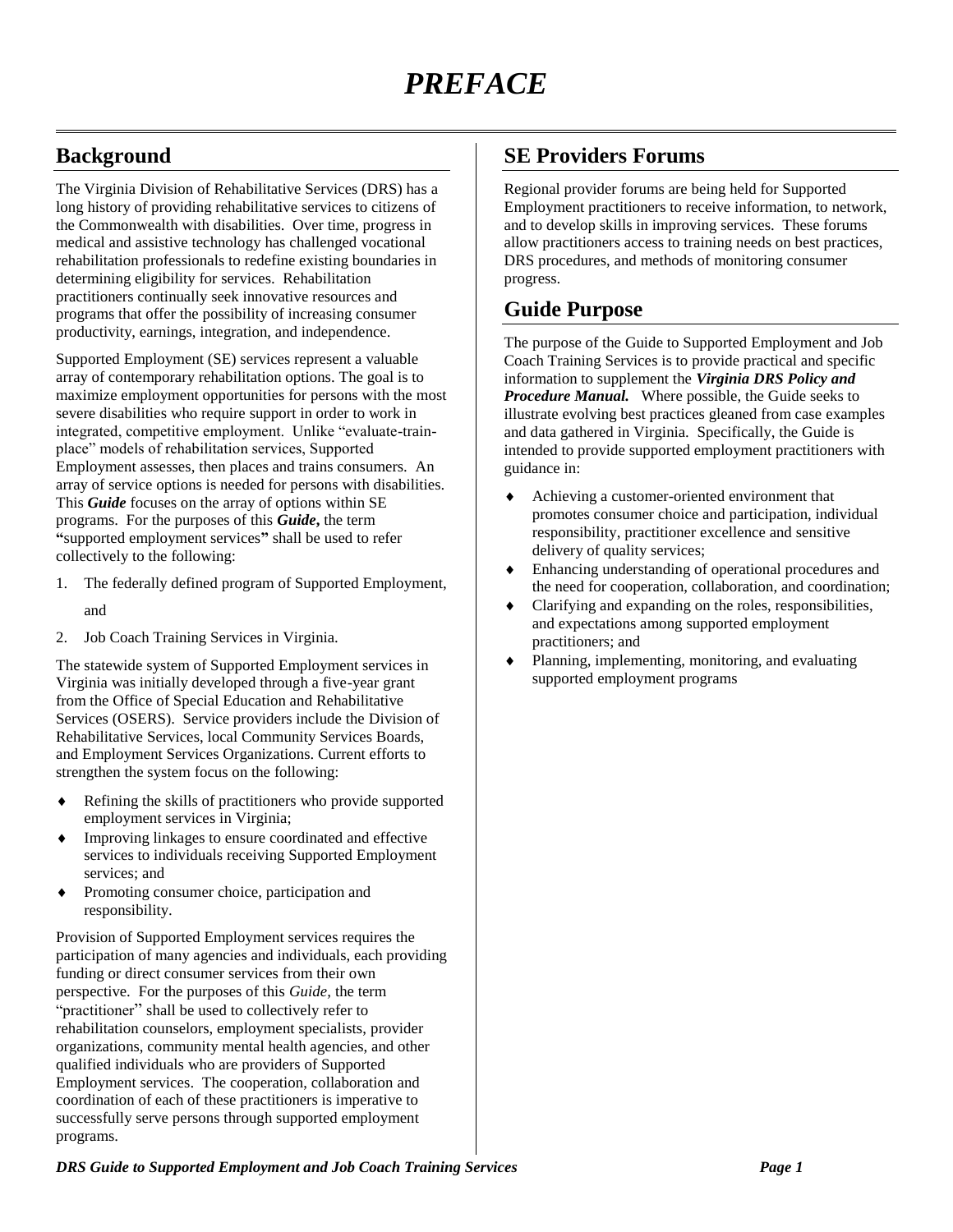# **Guide Preparation/Updates**

The original *Guide,* published in February of 1994, was the result of cooperative efforts of representatives from a variety of programs and agencies substantially involved in the provision of supported employment services to persons with severe disabilities. The *Office of Employment Services and Special Programs* of the Division of Rehabilitative Services prepared *the Guide* with input from a variety of resources. Recommendations and comments were received from, among others, administrative and direct services staff of DRS, the Department for the Blind and Vision Impaired (DBVI), the VCU-RRTC, and SE providers.

Every effort has been made to ensure content consistency between this *Guide,* DRS manuals, provider agreements, and commonly used definitions.

The Field Rehabilitative Services – Support Team always welcomes input and feedback on this *Guide* and other resources developed and distributed by DRS for Supported Employment.

Please note that the guide uses certain terms interchangeably. A "job coach" and "employment specialist" is, for the purposes of the Guide, the same. Likewise, a consumer of supported employment services may be referred to as a "supported employee" or a "consumer."

# **Guide Content and Organization**

The sections that follow serve collectively as a guide to Supported Employment services from the perspective of the Supported Employment practitioner's needed information.

Part I is an overview of Supported Employment as defined by federal legislation, and as implemented in Virginia. The characteristics and advantages of various models are presented to assist practitioners in determining, with the consumer, which placement best fits the individual's needs.

**Part II** provides the reader with an overview of the DRS Supported Employment process and emphasizes the various practitioner roles and responsibilities.

**Part III** highlights a number of best practices in consumer assessment, program planning, case management, monitoring and quality assurance to guide the rehabilitation counselor in the effective planning and delivery of Supported Employment services.

**Part IV** provides "nuts and bolts" information on authorizing, agency fund codes, invoicing, and extended services funding alternatives.

**Part V** defines and illustrates various Social Security Work Incentive programs.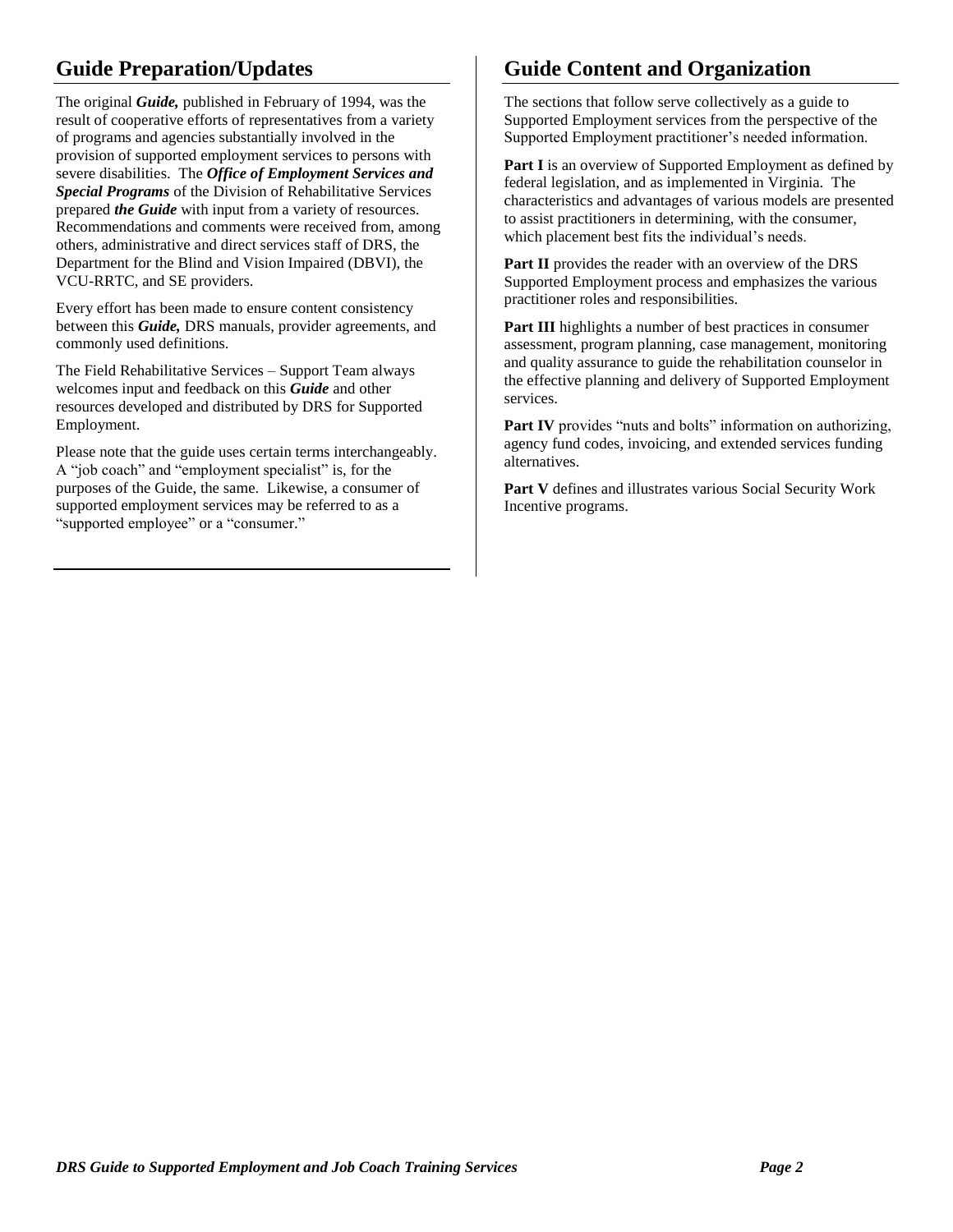# *PART I*

# *AN INTRODUCTION TO SUPPORTED EMPLOYMENT SERVICES*

## **Supported Employment Description**

In the individual placement model, a single employee is placed in an integrated work setting in the community. The individual is employed by the business. Ongoing support services are provided by an employment specialist who is employed by an approved provider of supported employment services. The employment specialist typically provides the individual with initial job skill training on an intensive one-toone basis for the entire workday. The employment specialist gradually decreases supports, as the individual becomes more proficient. Optimally, a system of "natural supports" is developed within the workplace and community, which facilitates success with extensive supports that are already occurring in the individual's community.

#### **Case Example**

The following case example illustrates the characteristics of a supported employment program:



*Jim is 27 years of age with no previous history of competitive employment. Until age 22, Jim was enrolled in a secondary-level day activity program for persons with moderate to severe intellectual disability. Since that time, he has participated in a center-based adult development program. Jim is* 

*generally cooperative and his attendance record is very good. Jim's primary functional limitations are his difficulty acquiring new skills, his slow work speed, and his distractibility.*

*After discussing Jim's needs and determining his eligibility for DRS services, Jim's rehabilitation counselor helped him develop his goals into an Individualized Plan for Employment (IPE). The plan was based on Jim's interests, his prior successes at the adult development program, and other available information. In developing the plan, the counselor felt that he needed more information regarding Jim's job site preferences, as well as the specific supports that would be needed. Jim and his counselor met with an employment specialist who scheduled a situational assessment.*

*During the situational assessments, Jim performed several types of jobs in the community. This experience provided Jim, the counselor and the employment specialist with data on* 

*work performance and preferences. The situational assessment helped identify his vocational goal as well as identifying barriers to Jim's employment in the community, and the support services he would need to become competitively employed in an integrated work setting.*

*For example, everyone agreed that Jim would initially need,* 

*once job development by the employment specialist has occurred, intensive job skill training to learn the required skills. In addition, he would need intermittent intervention to help him develop appropriate behavior responses, and ongoing counseling and guidance to help him overcome work fears. After discussing with Jim, the counselor and employment specialist selected behavior-modeling techniques, which included multiple demonstrations, tactile intervention, and positive reinforcement.*

*The rehabilitation counselor planned and coordinated extended support services in the IPE that Jim would need throughout his employment. The plan also identified the local Community Services Board as the source of support services and as the source of funding beyond DRS case closure. The employment specialist would provide job coaching as needed as well as extensive long term supports at the work site.*

*Jim secured a job as a key grip at a local television station. His job is to make sure that the television cameras do not run over the connecting cables during filming of shows. Jim is also responsible for assisting a janitor in cleaning the television station.*

*The employment specialist provided Jim with intensive job skill training on a daily basis for the first few months of employment. In addition, the employment specialist helped Jim learn to use the public transportation system to get to and from work. The janitor helps Jim select the appropriate cleaning supplies and monitors the quality of his work. As Jim has progressed, the employment specialist has gradually reduced the amount and frequency of assistance provided to Jim at the work site.*

*Jim has now been employed for five months. He appears to be a willing worker and is generally liked and accepted by his supervisors and the other employees. The rehabilitation counselor continues to evaluate Jim's progress and assist Jim and the employment specialist with problem solving. Jim's case will be closed by DRS once he is stabilized in employment. However, the employment specialist will continue to provide the needed supports for as long as Jim is employed.*

#### **Federal Definition**

The 2001 amended federal regulations for the State Supported Employment Services Program, reauthorized in the Rehabilitation Act Amendments of 1998, define supported employment as:

**\_\_\_\_\_\_\_\_\_\_\_\_\_\_\_\_\_\_\_\_\_\_\_\_\_\_\_\_\_\_\_\_\_\_\_\_\_\_\_\_\_\_\_\_\_\_\_\_\_\_**

"Competitive work in integrated work settings or employment in integrated work settings in which individuals are working toward competitive work, consistent with the strengths, resources, priorities, concerns, abilities, capabilities, interests, and informed choice of the individuals, for individuals with the most significant disabilities:

*DRS Guide to Supported Employment and Job Coach Training Services Page 3*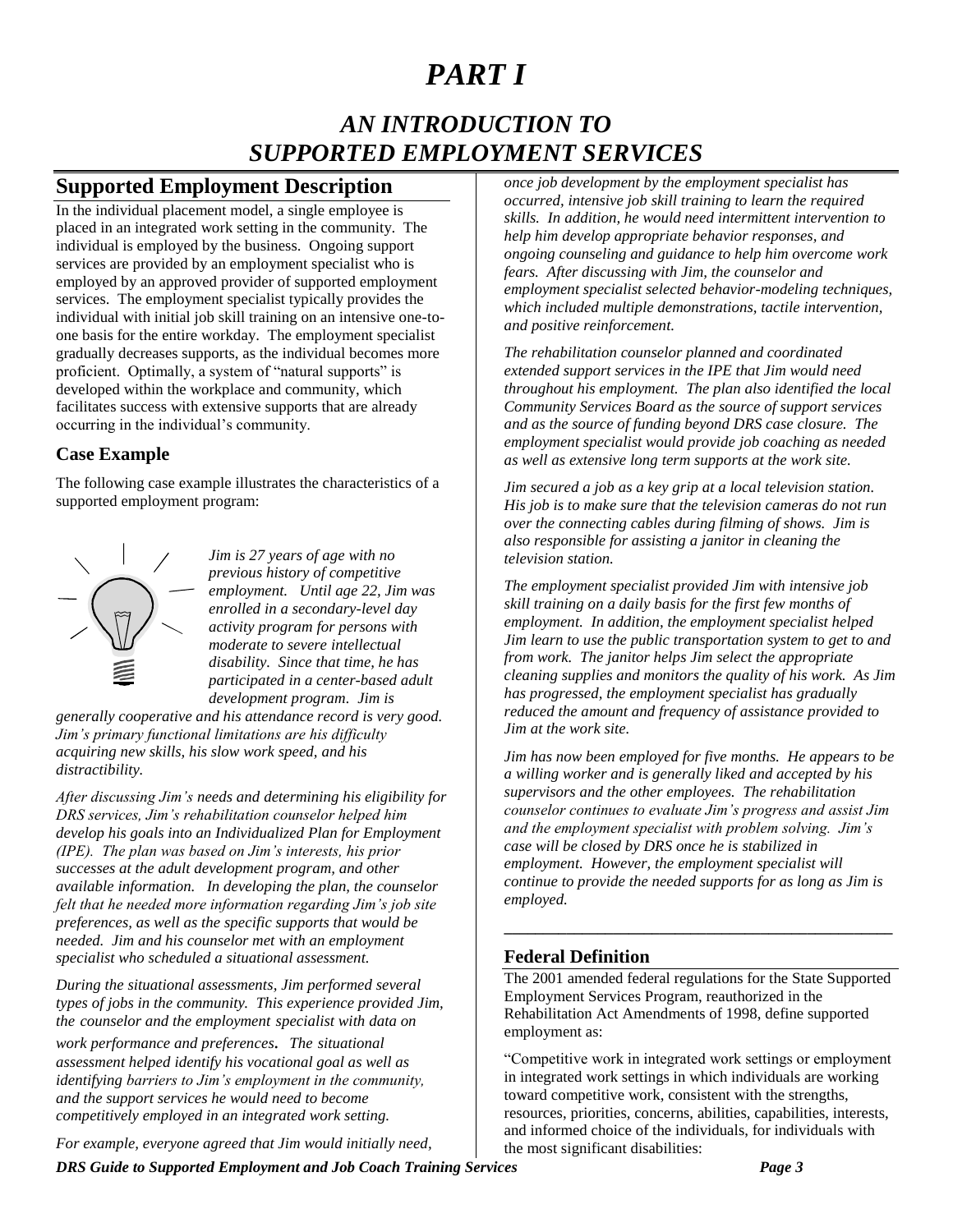- 1. For whom competitive employment has not traditionally occurred (or for whom competitive employment has been interrupted or intermittent as a result of a significant disability), and
- 2. Who because of the nature and severity of their disability, need intensive supported employment services from DRS and long-term follow-along services (also called extended services) after transition from supported employment services."

#### **Key Concepts**

The federal definition includes several key concepts that warrant discussion:

 **Competitive Work** - Supported employment must provide full-time or part-time work. Weekly goals for hours of employment are to be determined on an individual basis. Competitive employment requires the payment of a minimum wage. Wage compensation must be made in accordance with the Fair Labor Standards Act. The person with a disability in supported employment must be paid wages on a basis consistent with wages paid to non-disabled workers with similar job functions.

The amended federal regulations establish the setting of an individualized weekly work requirement as a component of the Individualized Plan for Employment (IPE). The transition from time-limited services, sponsored by the state vocational rehabilitation (VR) agency, to extended services, funded by a source other than Federal "110" funds, should not occur until the supported employee is stable in employment. In addition to fair wage compensation, the supported employee should receive the same benefit package provided to all eligible employees.

 **Integrated Work Setting** - The employment must provide daily contact in the immediate work setting with other employees and/or the general public. There is no limit on the number of individuals with disabilities who can be clustered together in the work setting. However, Individual Competitive Employment is the preferred option.

Criteria in this area of the federal regulations have not changed. Work in integrated settings for persons with most severe disabilities is one of the founding principles of supported employment. This principle is consistent with the concept of least restricted environment established in the Individuals with Disabilities Education Act (IDEA). Integration in the work place is inextricably tied to social inclusion in the larger community as a whole.

 **Ongoing Support Services** - The individual can be provided supports such as job site training, transportation, family support, or any service necessary to achieve and maintain the supported placement throughout the term of employment. Ongoing supports must include, at a minimum, twice monthly monitoring at the work site until the DRS case is closed with the supported employee to assess job stability. In some cases, off site monitoring may be necessary due to the nature of the consumer's

#### disability.

Ongoing support services are regarded by RSA to be time-limited services. The maximum time limit for VR sponsorship of ongoing supports is 18 months following placement, unless the IPE indicates that more than 18 months are needed for the employee to achieve job stability. The time need not be consecutive days worked. That is, for the supported employee placed more than once, the 18-month period begins anew.

The amended federal regulations expand the definition of ongoing supports beyond job skill training as the only type of ongoing support. Instead, ongoing services may include a variety of supports needed for the supported employee to achieve and maintain job stability. The regulations further allow for ongoing support services to be provided by skilled job trainers, co-workers of the supported employee, or other qualified individuals. Dependent upon the type of support(s) being provided, a qualified individual may be a family member, a supervisor, or other person.

 **Long-term Follow Along/Extended Services** - Usually referred to as long-term follow along, extended services are services provided once the time-limited services sponsored by the state VR agency are completed and consist of specific services needed to maintain the supported employment placement. The source of extended services must be documented in the Individualized Plan for Employment (IPE). If extended services are not immediately available prior to the initiation of the IPE, but the counselor has a reasonable expectation that extended services will be available when the consumer is stabilized in the job, the plan can be initiated. Extended services are to be paid for with funds from sources other than the Titles I, VI, IIIC, or IIID of the Federal Rehabilitation Act.

Based on guidance from RSA, Virginia DRS has adopted the following definition of long-term follow along/extended services: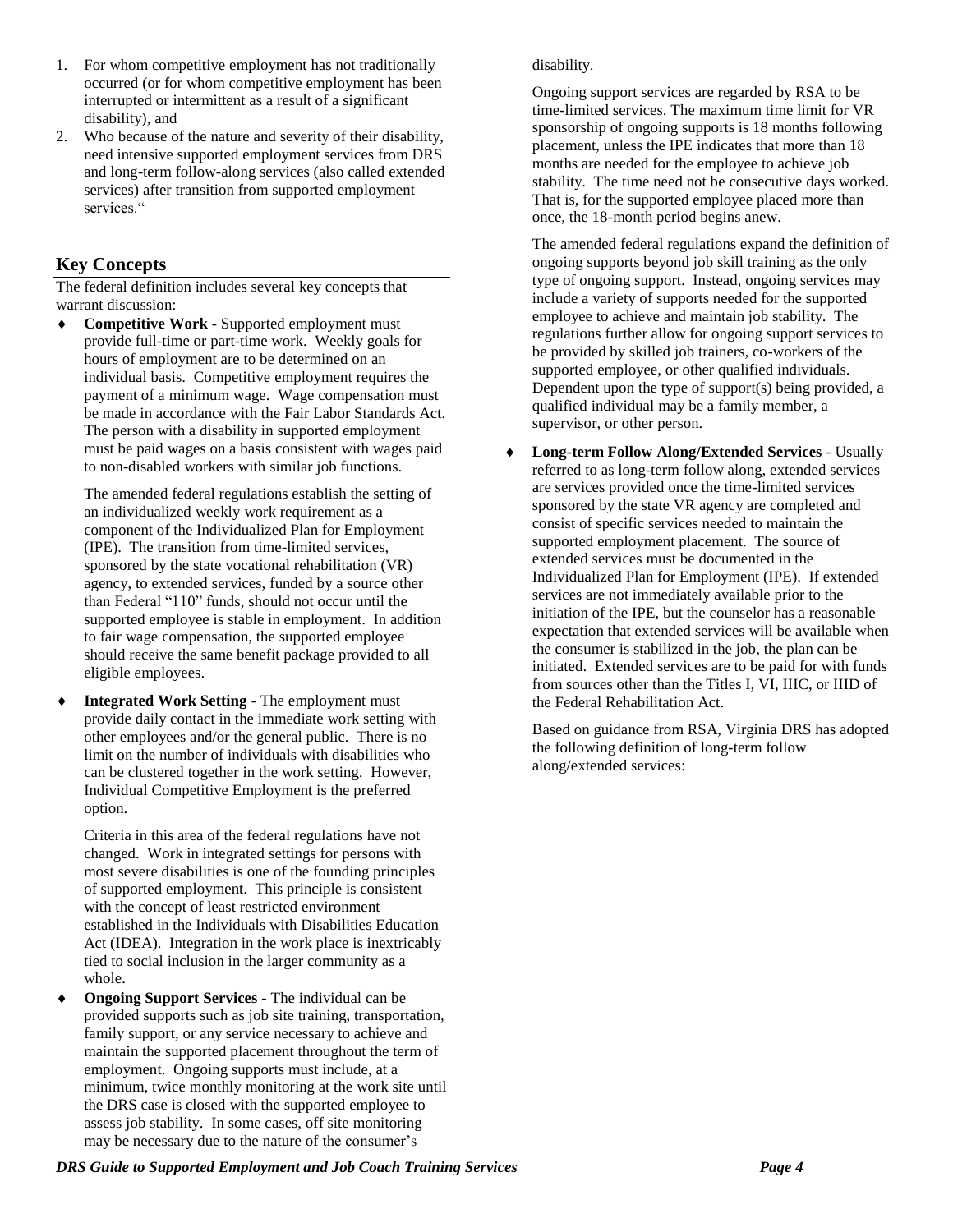**Long-term follow along/Extended services** means ongoing support services provided by an approved provider that are sufficient to maintain a person with a most significant disability in employment after DRS case closure. These services may consist of but are not limited to:

- direct face to face contact and intervention with the consumer and/or employer on a regular basis
- phone or other communication with the consumer or employer on a regular basis
- development and maintenance of natural workplace supports.

With the agreement of the consumer, DRS counselor and ESO job coach either bimonthly or quarterly contacts with the consumer would be acceptable to DRS provided that:

- $\bullet$  the consumer and family understand the frequency,
- the consumer is given access to follow along supports if needed sooner than the next scheduled contact, and
- the ongoing supports being provided are adequate to meet the client's needs with respect to maintaining employment. The type of contact may be either face to face or by other means. Otherwise, the frequency and type of contact must be provided on a sufficient basis, based on consumer need, in order to ensure that the consumer is maintained in employment.



The provision of extended services by a provider and funding source beyond VR case closure ensures continuity of ongoing support. The provision of extended services differentiates supported employment from the traditional rehabilitation model of job placement, short-term (90-day) follow-

up, and termination of VR services. However, in contrast to discrete post employment services provided after case closure, extended services are long-term (for as long as the individual needs them to maintain employment), multifaceted supports.

SE will serve persons having the most significant disabilities.DRS considers individuals with "most significant disabilities" when they meet the following criteria: (1) Is an individual with a significant disability (2) has a physical or mental impairment that seriously limits three or more functional capacities (including, but not limited to, mobility, communication, self-care, self-direction, interpersonal skills, work skills or work tolerance) in terms of an employment outcome; and (3) whose vocational rehabilitation which can be expected to require multiple (more than one) core vocational rehabilitation services for six months or more.

Individuals who have a most significant disability include, but are not limited to, those who need one or more of the following types of disability related assistance to enhance their employment opportunities and independent functioning:

- Supported Employment as the appropriate employment placement
- Personal assistance and intervention accessing such services
- Frequent or extensive assistance from rehabilitation professionals to acquire employment or independent

living accommodations

- Long-term case management coordination
- Ongoing or intermittent assistance from mental health day or residential programs
- Supported Living
- Family support in order to provide disability-related assistance to the individual

#### **Target Population**

Supported employment extends services to persons with most significant disabilities that previously might not have been considered as having the potential for employment and not found eligible for state VR services. While SE had its national beginnings in serving persons with an intellectual disability, services in Virginia can be appropriate for persons with other most significant disabilities who have the desire to work in competitive employment in integrated settings. Supported employment is not a disability-specific service option.

# **Models of Supported Employment**

This section describes four models of supported employment currently in use in Virginia. The specific characteristics of each model are presented in terms of the work setting, supervision, job duties, and similar considerations. The individual placement and group models of supported employment each offer some inherent advantages. Practitioners should consider the advantages of the various models, as well as the suitability of the model to the individual, when selecting the most appropriate model.

#### **Individual Placement Model**

The case examples given earlier featuring Jim and Mike illustrate the individual placement model of supported employment. An employment specialist places one person at a job site, provides support, and then gradually reduces time and assistance at the work site.

As described in the beginning of the section, in the individual placement model, a single supported employee is placed in an integrated work setting in the community. The individual is an employee of the business. An employment specialist, who is employed by an approved provider of supported employment services, provides ongoing support services. The employment specialist typically provides the individual with initial job skill training on an intensive one-to-one basis for the entire workday or based on the needs of the individual. The employment specialist gradually decreases supports, as the individual becomes more proficient. Optimally, a system of "natural supports", that is support by the employer, coworkers, family and friends is developed within the workplace and community.

The individual placement model is the most prevalent and widely utilized by rehabilitation counselors in Virginia. The individual placement model offers the following advantages:

- Flexibility in tailoring ongoing support services to the specific needs of the supported employee and the employer;
- Maximum integration of the supported employee in the work setting and community with employees and other individuals without disabilities;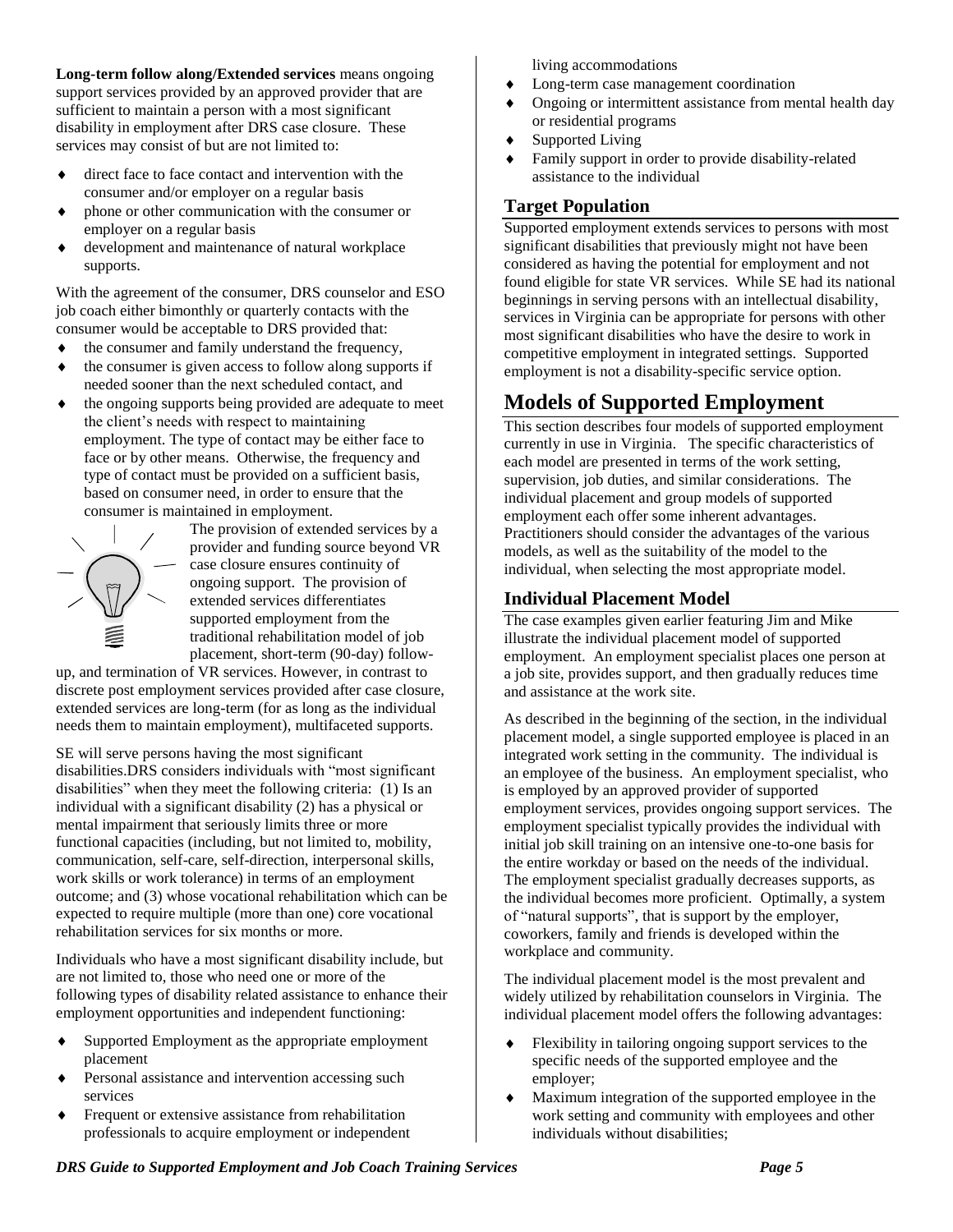- Facilitation in the development of a system of natural supports in the workplace and community;
- Ease in determining the point of transfer of programmatic and financial responsibility from initial DRS sponsorship to long-term service provider support; and
- Gradual reduction in support costs, and increased employee earnings (based on state and national data gathered by VCU-RRTC).

## **Group Placements**

#### **Definition of Group Models**

The Code of Federal regulations define an SE group as having more than one consumer on site. Most enclaves/mobile crews have at least three consumers with a supervisor and trainer **as**  needed.

By definition, an enclave or mobile crew is integrated as both are in the community. A person working in an SE group setting is considered successfully employed by DRS and therefore would be considered a successful DRS closure even if the consumer is making less than minimum wage.

Enclaves/mobile crews pay may be based on productivity as allowed under the Fair Labor Standards Act. Organizations must follow the Federal Wage and Hour guidelines when determining wages. A consumer may be paid minimum wage or below as long as federal guidelines are met. Some groups SE sites pay more than minimum wage such as those in NISH sites.

Group models of supported employment offer the following advantages:

- An established mechanism for provision of ongoing support services for those persons who require a greater degree of (supervised) structured support in order to be successful in competitive employment;
- Ease in coordination and delivery of services to multiple supported employees;
- Consolidation of supported employment services contracts among a few service providers and employers, and,
- An additional option for the consumer to move offsite from a sheltered setting, increase wages, and development of more interdependence in the community.

#### **Enclave Model**

In the enclave model, a small group of supported employees is placed at a job site in the community where they work together or are dispersed within an integrated setting. The individuals in the enclave may be employed either by the employer or by the provider of supported employment services. An employment specialist functioning as a full-time enclave supervisor provides ongoing support services. The enclave supervisor may be employed either by the employer or by the provider.

*In Richmond, an enclave that illustrates the elements of this model has been developed. A group of four supported employees arrives at the site of the employer, a major book and magazine publisher, by van or on their own. The individuals in the enclave work side-by-side, processing subscription orders at individual workstations in the business*  *facility. They are physically integrated into the larger work environment with employees without disabilities and enjoy the same benefits as others who work there. The employment specialist stays with them and does not reduce his presence completely (fading), as it is expected that they will require intensive ongoing supports for as long as they are employed.*

#### **Mobile Work Crew Model**

In the Mobile Work Crew Model, a small group of supported employees travel together to one or more integrated work settings in the community where they perform contract work such as custodial, grounds-keeping and similar functions. The provider employs the individuals on the work crew. A fulltime supervisor who is also employed by the provider provides ongoing support services.

*A mobile work crew in Southwest Virginia illustrates this model. A work crew of eight supported employees performs custodial duties at several different itinerant stops each day. Supported employees on the work crew clean and dust, vacuum, strip, wax and buff floors, empty trash and do light maintenance work. They receive daily supervision and training from the employment specialist who functions as the crew leader. The provider usually purchases the equipment and provides transportation services to and from the various work sites.*

Who should be employed in an enclave or mobile work crew instead of SE individual placement?

In all cases, selection into one of these settings should be adapted to meet the need of the consumer. A consumer capable of entering competitive employment with hourly follow along services does not require the more restricted and supervised enclave or mobile crew model**.** Enclave and mobile work crews are predominantly for consumers that need more work supports than a supported employment individual placement. Though one may eventually work in an individual placement after experience in a group, enclaves and mobile crews are generally not interim training programs but long term employment programs.

#### GUIDANCE FOR GROUP SITUATIONAL ASSESSMENTS

- 1. The rehabilitation team can recommend that an individual is assessed by an employment specialist other than the one supervising the group because of the consumer's functional limitations as a result of the consumer's disability. The team should consist, at a minimum, of the DRS counselor, the employment specialist and the consumer.
- 2. The assessment must be prescriptive in nature and individualized for the person. While DRS requires that, at a minimum, the Situational Assessment Form (SE Form 1) be completed as it meets CARF requirements, other additional information, that is prescriptive in nature such as behavioral and learning issues, should be acquired and documented by the employment specialist.
- 3. The situational assessment should address specific vocational rehabilitation issues needed for program and vocational planning that cannot be obtained in any other circumstances or available records including those from schools, CSBs, or other Agencies.

*DRS Guide to Supported Employment and Job Coach Training Services Page 6*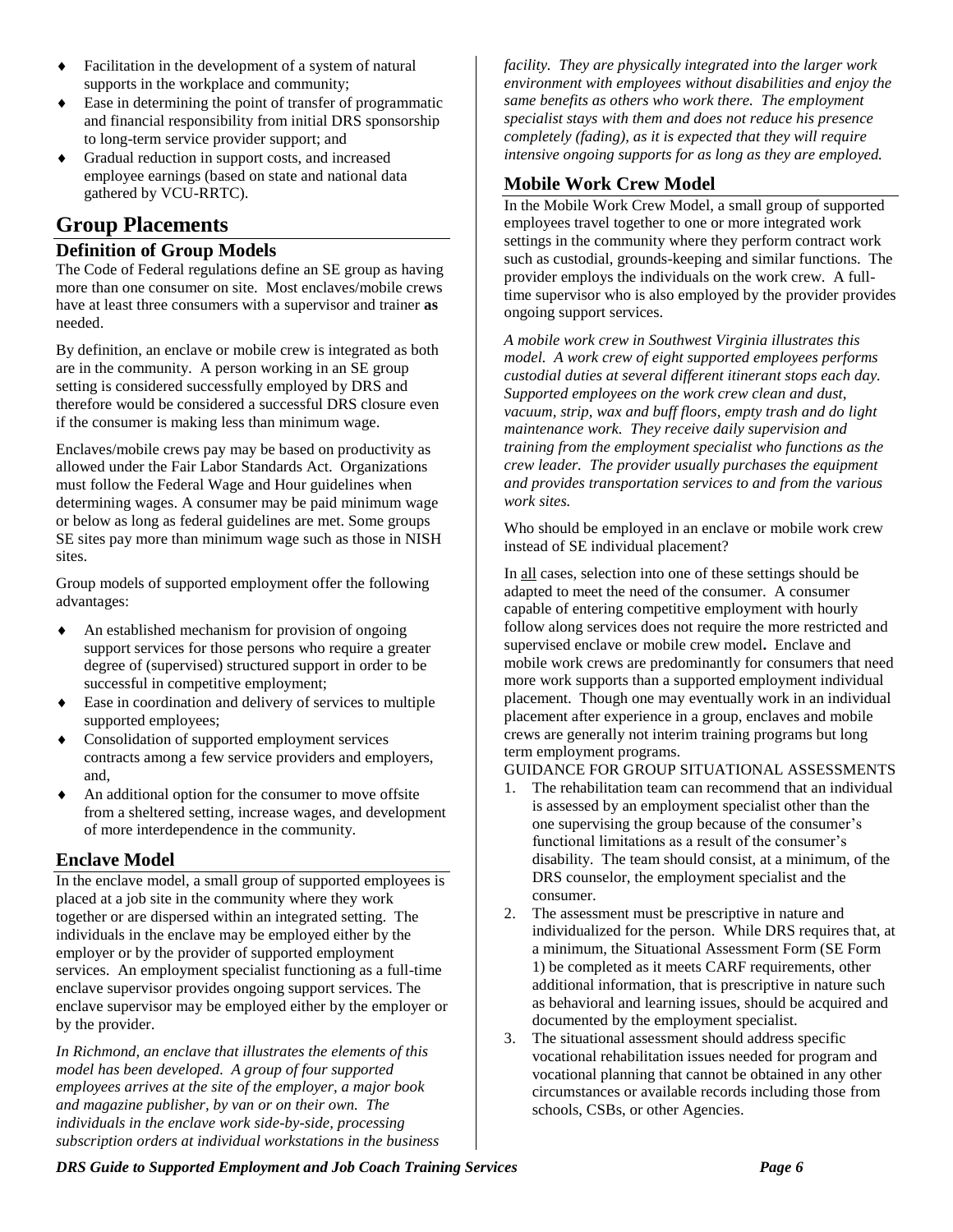- 4. The assessment must have a formalized protocol that includes task analysis of the specific job duties required in the enclave or mobile work crew.
- 5. Some of the results obtained from the assessment must include an overview of the knowledge, skills and abilities that could be transferred to other jobs.
- 6. The hours requested and authorized must be based on individual consumer needs, not requested as a matter of course.
- 7. If the situational assessment is performed as a "tryout" for the enclave or mobile work crew where the assessment takes place, the assessment is authorized at the approved daily rate. An assessment or" try out" should only be completed if there is an opportunity for immediate placement in the general area being assessed or tried.
- 8. Usually the above defined hourly assessment is the exception rather than norm. When completed, the transferability of findings should preclude the need for further hourly assessments.

There should not be any job development hours billed as the enclave/mobile crew has already been established with different jobs already defined.

#### **Entrepreneurial Model**

*A small furniture refinishing company was developed in the Richmond area. Eight supported employees work in the business in a small industrial and office park. The employees performed all activities associated with furniture refinishing. They worked under the supervision of a business manager and several other employees without disabilities, who were trained in intervention and natural support techniques. The supported employees interacted with customers and other non-disabled individuals in the vicinity of the business.*

In the Entrepreneurial Model, a small group of supported employees produces goods or services either on a sub-contract basis or as a prime manufacturer. The individuals in the group, along with the managers and other employees actually comprise the business. Support services are provided by managers and other employees without disabilities who are employed by the business. Supported employees interact with the general public and other employees

#### **Selection of SE Models**

Establishment of the various models of supported employment in Virginia has largely occurred over the past 20 years. Recent developments have necessitated increasingly sophisticated marketing techniques, job development activities, and support services. During this time, best practices have emerged, which guide practitioners in selecting a particular model with an individual.

In all cases, selection and application of the models of supported employment should be adapted to meet the need of the consumer. In determining the suitability of a model for a particular individual, the practitioner should consider the following:

 What model will provide the consumer with the best opportunity for successful integration, reduction in supports, and career advancement over time? (I.e., will the individual demonstrate progress and "mature" from highly structured and visible support models to a model having less overt support?)

- What model represents the least restrictive setting that is feasible and appropriate?
- What model will allow the consumer to be most independent and productive and is consistent with knowledge, skills and abilities?
- What model is the consumer most comfortable with?
- What is the quality of the services available in each model?

# **Job Coach Training Services (JCTS)**

Some individuals may require intensive initial support, but will not require extended supports on a long-term basis. DRS developed a flexible model of Job Coach Training Services to meet the needs of those consumers.

#### **Case Example**

The following case example illustrates Job Coach Training Services in Virginia:

*Shelly is a 22 year-old woman who has a severe hearing impairment and is mentally challenged. She was referred to DRS by her mother because of repeated difficulty getting or keeping a job. The longest period Shelly had worked, when she did get employment, was only two days.* 

*The counselor arranged to meet with Shelly and an interpreter. Shelly indicated through the interpreter that she was frustrated because employers said she was "too slow." After diagnostic testing, Shelly's eligibility for services was established. She and her counselor scheduled a vocational evaluation to explore her job interests, aptitudes and skills.*

*During vocational evaluation, Shelly demonstrated excellent general worker traits and aptitudes for assembly and machine operation. However, she did have difficulty learning new tasks, responding appropriately to change, and getting oriented to her work environment. Shelly gave many indications of being sociable, yet she tended not to associate with others during evaluation.*

*Shelly and her counselor agreed that she needed intensive initial training at the job site, more intensive than an on-thejob-training (OJT) program would provide. Her counselor felt this would probably be too time-consuming for many employers to provide. Yet, they both agreed that once acclimated and trained in her new environment, Shelly would not need these or other support services beyond the first few months.*

*An employment specialist who specialized in job site accommodations participated in a problem-solving session to discuss intensive training strategies, orientation, and integration issues. Everyone felt that Shelly's training would be effective if the job site were safe and accessible, and early communication techniques with her co-workers and supervisor were developed.*

*Shelly was interviewed with an interpreter present, and subsequently hired by a major optical corporation as an Assembler and Machine Operator. The employment specialist, with the assistance of the interpreter, provided one-on-one training to enable Shelly to develop speed and quality*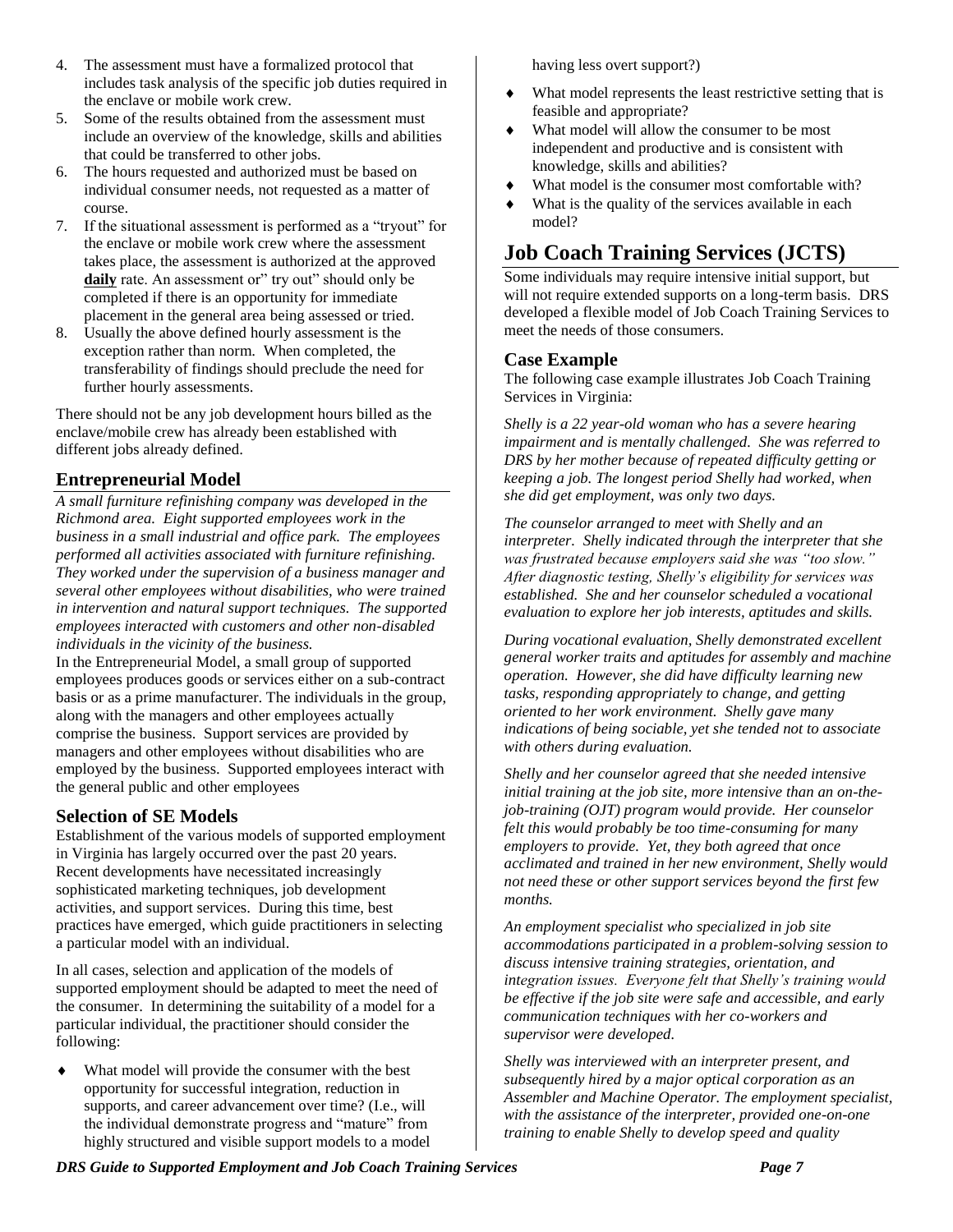*production skills. The employment specialist also made adjustments to Shelly's work environment to make it safer and more efficient for her. Most importantly, the employment specialist helped Shelly to develop good work relationships and effective communications with other persons at the corporation.*

*Shelly no longer requires any support services. The rehabilitation counselor has successfully closed her case. Today, Shelly continues to have positive work relationships and competent production skills.*

#### **Key Concepts**

Job Coach Training Services include job development, job placement, job skill training, transportation training, and other time-limited support services sponsored by DRS. Extended support services are not provided on a long-term basis. The DRS counselor can authorize JCTS only when the consumer does **not** require ongoing support services on an extended basis beyond DRS case closure.

Therefore, this program does not meet the criteria of the federal regulations for supported employment. The consumer may be regarded as either "most significantly disabled" or "significantly disabled" if the agency sponsors this service for the consumer.

#### **Target Population**

Studies and direct experience have shown that more cognitively and behaviorally impaired individuals require more ongoing support services on an extended basis. For example, a consumer who has multiple severe disabilities, no prior work experience, and little or no family support may be an appropriate candidate for supported employment. By contrast, a consumer who is most severely disabled and needs intensive initial training to learn a complex job or to increase productivity, but who does not require extended services, could be provided with Job Coach Training Services or other appropriate services.

Counselor judgment, along with input from those most familiar with the consumer's functional skills and needs, should be utilized in determining the appropriateness of JCTS, regardless of specific disability. Key questions to be asked in selecting this service option are:

- What is the functional level of the consumer and anticipated need for supports?
- Is there a lengthy or consistent history of successful competitive employment?
- What is the complexity of the consumer's desired job placement?
- What family, employer or other support systems already exist or could be developed?

Persons with severe physical disabilities such as spinal cord injuries, cerebral palsy, or hearing impairments can often obtain and maintain employment without extended services. For these individuals, rehabilitation engineering and JCTS may be more efficient and effective.

Some persons with serious mental illness may require only intermittent intervention and JCTS, as opposed to ongoing extended services. Other individuals with serious mental

illness may require developmental supports on a long-term basis.

#### **SUPPORTED EMPLOYMENT AS AN EVIDENCE BASED PRACTICE**

Programs providing employment supports are a valuable resource for people with severe mental illness seeking competitive employment. Employment is a key component of recovery. Individuals with severe mental illness who hold competitive jobs for an extended period of time frequently experience a number of benefits, including improvements in their self-esteem and symptom control.

Effective employment programs targeting individuals with severe mental illness emphasize encouraging interest and building confidence in working, getting a job consistent with individual work goals, and retaining employment. Employment services that follow seven evidenced-based practices have proven successful in assisting people with severe mental illness in achieving and sustaining employment outcomes. The following information summarizes these seven key practices and provides additional resources on effective employment supports for all individuals who need supported employment, not just those experiencing severe mental illness.

#### **1. Participation in the employment program is based on consumer choice.**

True consumer choice requires access to the information necessary to make an informed choice. Practices that encourage informed consumer choice about employment include:

- Creating an atmosphere where anyone who chooses to work can work.
- Asking consumers if they want to work as soon as they enter the employment program.
- Promoting employment consistently and regularly as a positive, achievable outcome.
- Encouraging consumers to talk about their fears and concerns about work and providing the assistance needed to address these concerns.
- Building confidence by giving attention to each individual's strengths and motivations.

Programs that successfully promote informed consumer choice take a systematic approach incorporating these practices. These programs recognize that for individuals with severe mental illness, consumer characteristics do not predict success in competitive employment. Gender, ethnicity, diagnosis, hospitalization history, cognitive functioning, education, or substance abuse history are not predictors of employment success. Instead, employment programs are most successful when they operate on the principle of "zero exclusion." Anyone who expresses a desire to work and makes an informed choice to participate in an employment program is eligible.

For a variety of reasons, programs that use the zero exclusion approach do not assess consumers for work readiness using traditional methods, such as standardized aptitude tests. These assessment methods have in the past screened out consumers with mental illness at a high rate, including many who could successfully work, and take resources away from services that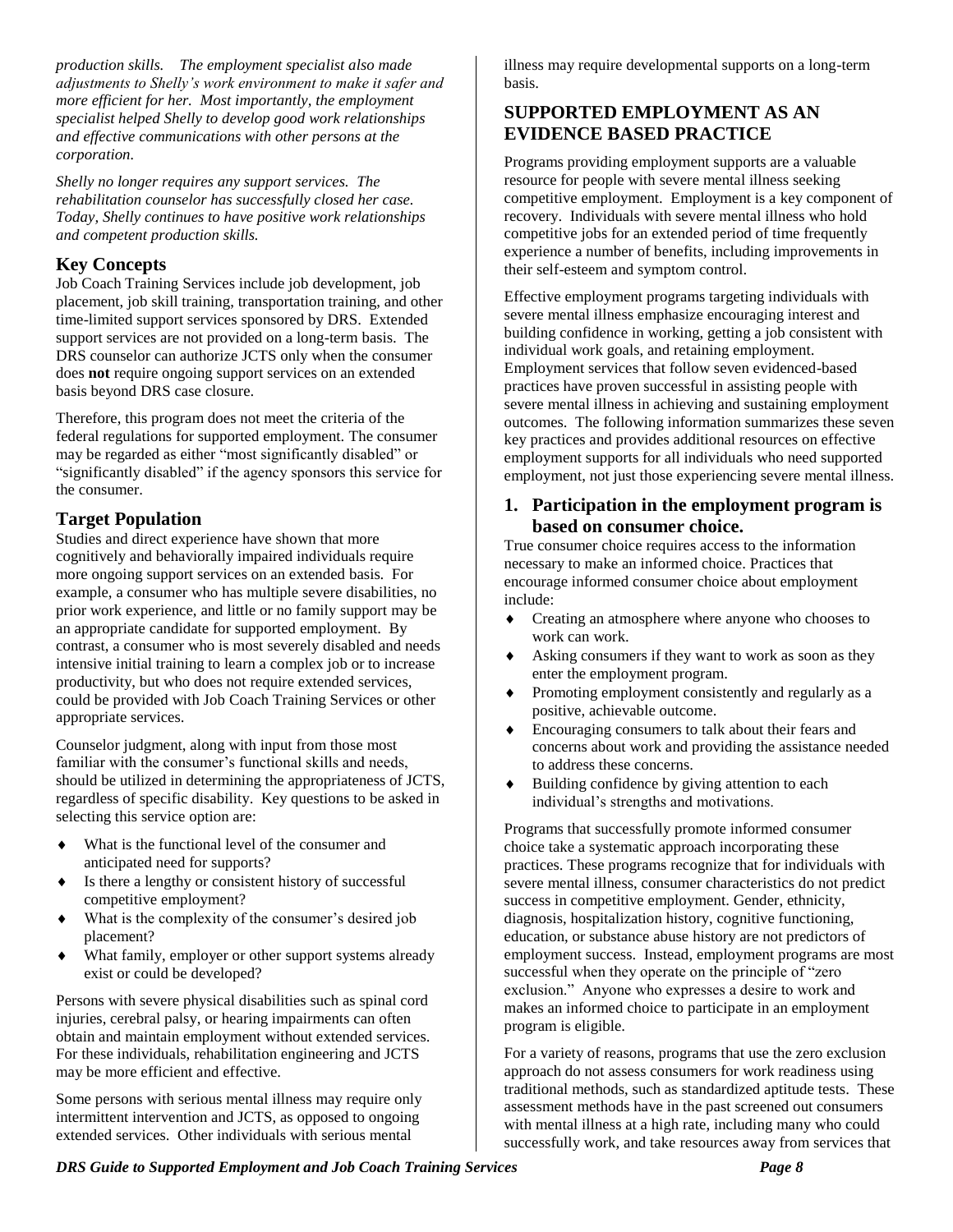could be better directed to helping people find jobs. Also, most standardized assessment approaches do not actually predict which individuals will work. And finally, these assessments typically do not give information about what interventions to offer as a way to help consumers work successfully.

#### **2. Employment supports are integrated with mental health treatment.**

It is critically important for consumers with severe mental illness that employment supports be integrated with any mental health treatment. Employment efforts are unlikely to be effective if the person is not receiving adequate clinical case management. Practices that encourage integration of employment services and supports with mental health treatment include:

- Employment support team members are in close and frequent contact with the mental health case managers.
- Treatment plans and employment plans are coordinated and mutually supportive.
- Treatment team meetings include the employment staff and consideration of employment plans and issues.

For integration of employment and mental health services to be effective, there must be genuine collaboration and mutual problem solving. For example, medication or housing changes should always be coordinated with employment changes. If they aren't, responsibility for follow-up becomes unclear, and employment staff may be caught up doing crisis intervention, a role more appropriately fulfilled by case managers.

Integration of employment and mental health services contributes to lower employment program dropout rates, because case managers are involved in keeping consumers engaged. Clinicians and employment specialists report better communication. Clinicians become involved and excited about employment, and the close working relationship between the clinicians and the employment team results in clinical information being a part of the vocational plan.

#### **3. Services are focused on competitive employment as the goal.**

Individuals with severe mental illness have historically received services in day treatment or sheltered programs that focus on an array of rehabilitation activities, protected job options, or short-term work experiences. However, prevocational preparation, extended career counseling, or other work readiness activities do not effectively promote competitive employment outcomes. In comparison, practices that focus on competitive employment as the goal include:

- Targeting attention and resources on work as a goal from the moment the individual enters the program.
- Stating the benefits of work and encouraging success.
- Avoiding spending time and resources on work readiness experiences or extended periods of assessment.
- Assuring that assessments occur rapidly and build on the desire and motivation of the consumer to seek work.

In providing employment services and supports, it's essential to devote resources and energy to assisting consumers with

finding competitive jobs. From the moment a consumer begins the program, communicate a clear message that an integrated competitive employment outcome is the goal and focus all employment services and supports on directly meeting that goal. Avoid volunteer approaches or paid employment options that are not drawn from the competitive employment job market.

#### **4. A rapid job search approach is used.**

A rapid job search approach means that contact will be made with employers within the first month after a consumer enters the employment program. Most consumers with mental health support needs prefer to work towards an employment outcome instead of going through transitional preparatory activities. In fact, work readiness or other preparatory activities that delay competitive work can actually reduce prospects for community employment. Practices focusing on a rapid job search include:

- Providing direct assistance in job finding through job leads and active job development.
- Emphasizing on-the-job training with supports at the job site.
- Obtaining rapid approval from funding agencies for employment plans.

A rapid job search will not take place when there is limited coordination between the funding entity and the employment agency. Schedule regular staffing or case conferences to be sure information is shared as necessary. The job search process will vary in strategy and timing from person to person. However, established collaborative practices among key stakeholders in the job search process will help support a rapid movement to employment.

#### **5. Job finding is individualized with attention to consumer preferences.**

Job finding is a collaborative process between the consumer and the employment support team. This process emphasizes use of a consumer's preferences, strengths, and prior work experiences. Practices that focus on consumer preferences include:

- Working closely with consumers' personal interests.
- Seeking jobs and workplace environments that match individual preferences.
- Helping individuals make informed choices about disclosing the presence of a disability to employers.
- Working closely with the consumer and employer on identifying and negotiating needed workplace accommodations.

The collaborative process between the consumer and the employment support team emphasizes job selection that takes into account job duties, location, hours of employment, work environment, and other factors related to satisfaction and success in working. Job matching can include arranging customized employment opportunities with employers through job carving, negotiating job descriptions, or creating job descriptions. Consumers are much less likely to quit their jobs if these initial positions are consistent with their preferences. In addition, consumers working in fields

*DRS Guide to Supported Employment and Job Coach Training Services Page 9*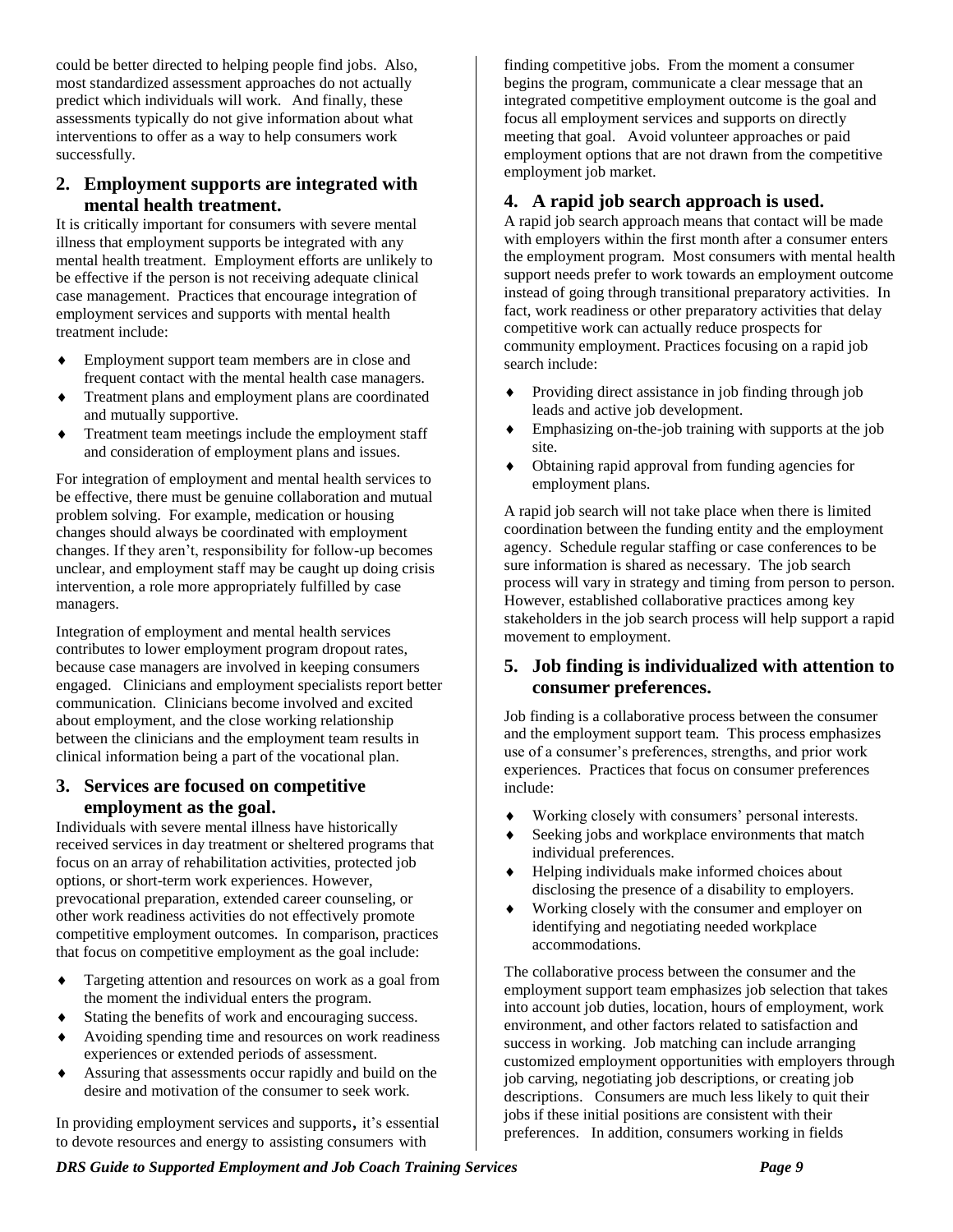consistent with their preferences have higher job satisfaction.

#### **6. Supports are ongoing.**

Placing arbitrary time limits on supports after a person is employed is very detrimental to employment success. Practices that emphasize the continued availability of ongoing supports include:

- Assisting individuals in discovering their true job interests by working in competitive employment.
- Maintaining direct supports to consumers and employers (where appropriate to an employment plan) after obtaining work.
- Assisting people with moving into new jobs as long -term job interests are clarified.

#### **7. Benefits counseling is used to educate consumers on the effect of earnings on benefits.**

Some individuals with significant disabilities receive disability benefits such as Supplemental Security Income (SSI) or Social Security Disability Insurance (SSDI). Many also receive benefits related to health care, housing and/or food assistance. Benefits planning services are an important employment support. Practices that focus on benefits planning include:

- Assuring that consumers have access to professional benefits counselors and understand the interaction between work earnings and disability -related benefits.
- Addressing fully the many concerns individuals have about the potential loss of benefits after employment, fears that are frequently based on rumors and misconceptions.
- Assuring that job plans (in terms of hours of employment, pay and benefits) are coordinated with benefit plans developed during benefits counseling.

The Social Security Administration has implemented a program called, Ticket to Work, to assist individuals with disabilities who receive SSDI and/or SSI. These services provide information and direct assistance on how benefit programs and work incentives interface with earnings from employment and self -employment. There is a list under the "Find Help" link on [www.chooseworkttw.net](http://www.chooseworkttw.net/).

#### Conclusion

These seven principles establish a core framework for building an effective program of employment supports for individuals with severe mental illness. The principles have direct implications for employment service providers, agencies that purchase employment services, and consumers of these services.

Employment programs that follow these evidence -based practices will be more likely to effectively and successfully assist consumers with severe mental illness in meeting their employment goals.

(The section on evidence based practices is from the April 2005 issue of T -TAP used with permission and published by Virginia Commonwealth University and the Institute for Community Inclusion University of Massachusetts, Boston).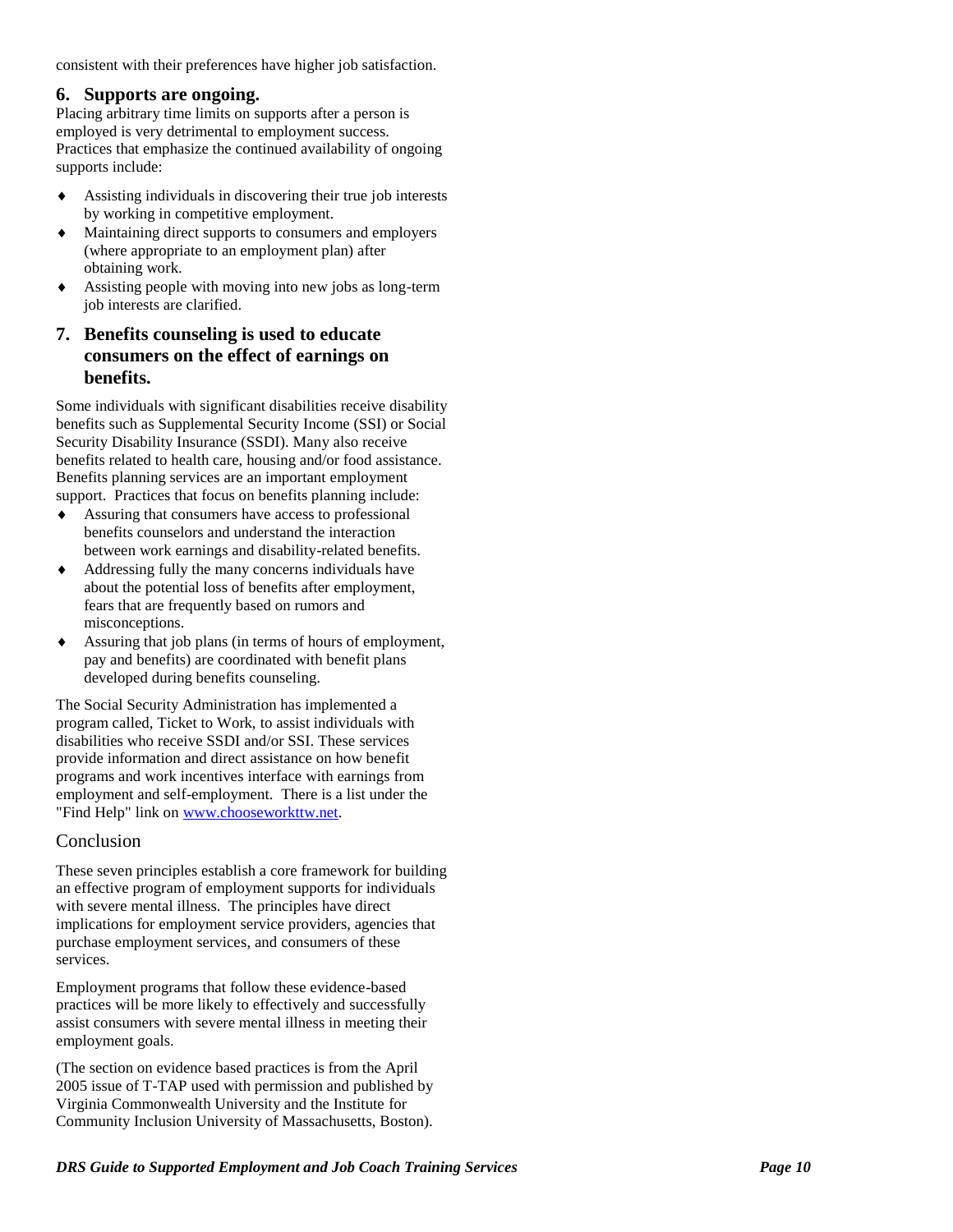# *PART II ROLES AND RESPONSIBILITIES IN THE INTERAGENCY SUPPORTED EMPLOYMENT PROCESS*

## **Roles and Responsibilities**

#### **The Rehabilitation Counselor**

The examples of individuals receiving supported employment services in Part I illustrate the important and various roles of the vocational rehabilitation counselor throughout the interagency supported employment process. The counselor assists the consumer with setting goals, monitors their implementation by the consumer and provider/provider, assesses consumer progress, and provides input to the provider to insure quality services for the consumer. The counselor has lead responsibility for planning and coordinating SE services to ensure quality and successful consumer outcomes.

This counseling and coordination role continues after the job placement phase as the counselor works in collaboration with the provider providing services. The rehabilitation counselor continues to play a monitoring role after case closure, interacting with the provider of extended services.

General responsibilities of the rehabilitation counselor in the supported employment process include:

- Using informed choice as a way to assist consumers in choosing the most appropriate provider for services
- Collaboration with consumers, family, community programs and service providers in the development and implementation of a supported employment rehabilitation plan;
- Advocacy for the development and/or expansion of services and providers to meet the support needs of DRS consumers.

The counselor's responsibility for coordinating SE services necessitates fundamental knowledge and skills. The counselor should draw upon his/her knowledge of the interagency process and resources. Examples of some of these areas include:

- Knowledge of supported employment philosophy, regulations, and emerging service delivery techniques;
- Skill in developing interagency collaboration and techniques for consensus building;
- Skill in planning, delivering, and assessing services to consumers with most severe and/or multiple disabilities, including consumers with low-incidence disabilities (such as deaf-blindness), and those with newly recognized disabilities (such as traumatic brain injury);
- Knowledge of state and local resources to aid in developing systems of natural supports in the work place and community for consumers and families; and
- An assessment of the need for assistive technology.

#### **Counselor Best Practices in Delivery of Supported Employment Services**

The DRS Counselor has the lead responsibility in choosing appropriate services, monitoring the quality of services and coordinating the "players" involved in the supported employment process. In monitoring service delivery and consumer progress, the rehabilitation counselor has lead

responsibility for communication, quality assurance and coordination throughout the SE implementation process.

#### **Job Development**

During the job development process (usually in the "Service" status, formerly Status 18), the rehabilitation counselor can assist in many areas. Counselor involvement in the stage prior to placement (program planning from application to service) will impact favorably on the efficiency and economy of the job development process. It is very important that the job match be developed for the particular employee. Factors to consider in the process of matching jobs to prospective consumers include the following:

- Availability and type of supervision and supports available at the job;
- Transportation requirements and resources for the consumer to utilize in meeting the work schedule;
- Job responsibilities, production requirements, and degree of independence in the position; and
- Hours of employment, work environment and work schedule.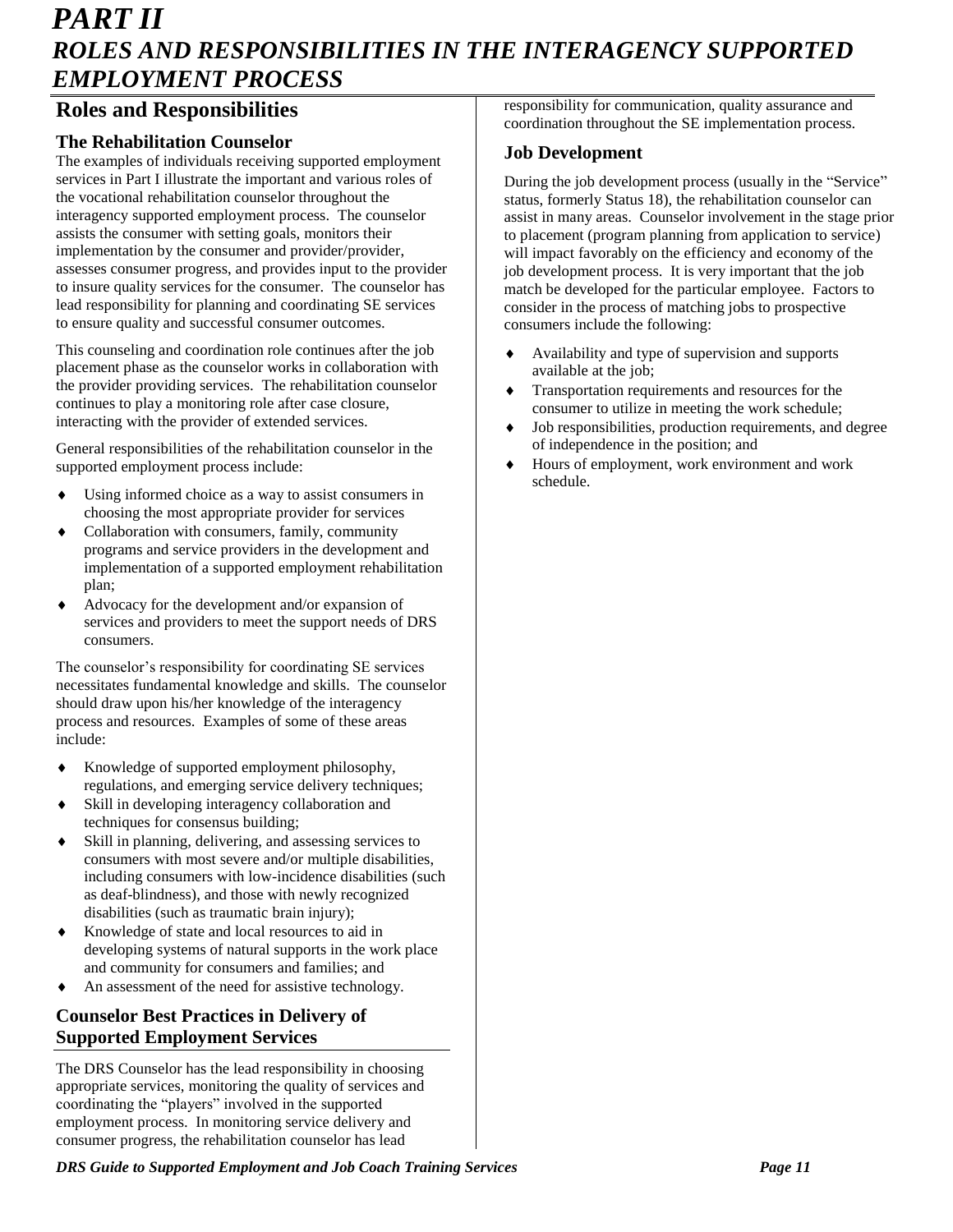Specific responsibilities of the rehabilitation counselor in the job development process include:

- Providing sufficient funding of needed services;
- Assisting employment specialist with placement leads;
- Providing guidance on appropriateness of potential leads whether developed by consumer, employment specialist or others;
- Providing specific direction, and coordinating and monitoring job development efforts of employment specialist;
- Problem-solving and planning workable strategies with the employment specialist.

Counselor responsibilities in promoting consumer readiness for employment include:

- Providing the consumer counseling and guidance on appropriate interviewing and work behaviors;
- Assisting the consumer and family in learning about supported employment expectations;
- Assisting the consumer and family in understanding Social Security Work Incentives (SSWI) and arranging and keeping appointments with the Social Security Administration, when applicable;
- Communicating by phone and reviewing monthly written reports to provide additional guidance and to request relevant information.

#### **Job Placement**

Specific counselor responsibilities in job placement ("Service" Status, formerly Status 18) include:

- Completing Work Opportunities Tax Credit (WOTC) forms when applicable;
- Arranging to visit the consumer on the job site with the employment specialist;
- Arranging for staffing meetings to problem-solve as necessary and communicating regularly with the job coach and consumer;
- Monitoring and providing information and assistance regarding: wage and hour requirements, appropriateness of placement, integration, number of hours worked, need for adaptations, and offsite supports, e.g. transportation, recreation/leisure services etc.

#### **Job Training/Stabilization**

Specific responsibilities of the rehabilitation counselor during job training and stabilization include:

- Providing sufficient funding of needed services;
- Providing troubleshooting suggestions and monitoring consumer progress on vocational and related goals;
- Remaining in close communication with job coach, employment specialist, consumer, and family, as appropriate;
- Reviewing monthly written reports, maintaining telephone contacts, amending the IPE as necessary
- Accurately recording status changes from "Service" (formerly status 18) to "Employed" (formerly status 22) upon first day of starting paid employment.
- $\bullet$  Individual SE or JCTS cases. Changing to "Employed" status (formerly status 22) after 60 days of stability for cases served in an SE group model**.**
- Remaining an active part of the rehabilitation process including visiting the consumer on the job to ensure that the consumer and employer are satisfied as well as ensuring that appropriate services are being provided by the job coach.
- Collaborating with the SE Provider in reference to Long-Term Follow-Along source. Approving Long-Term Employment Support Services (LTESS) applications before they are submitted by the ESO. Providing expertise and input in utilization of LTESS dollars for long term follow-along.

#### **Post-Employment Services**

In many instances consumers may need to be retrained, or trained in a new job duty once long-term follow along services begin. LTESS funds do not support training or retraining services, only services that provide job maintenance. If the DRS case is closed the counselor may wish to consider funding the necessary training through post-employment services. LTESS funds will continue to support the follow along services while training services are funded by DRS. The steps necessary to provide this service are outlined in the FRS Policy and Procedures Manual.

# **Employment Service Organizations**

Providers of supported employment services include rehabilitation facilities; Community Services Board operated programs, and both private non-profit and for-profit organizations. In order to become a DRS approved provider, the organization must submit for approval program manuals/curriculum guidelines among other required documentation for the service intended to be provided. Applications also require written support of the local DRS supervisor of the office that will be the purchaser of those services. In addition, the provider must submit a Purchase of Service Application in order to determine the initial rates by the Field Rehabilitative Services – Support Team (FRS-ST). Specific guidance may be obtained from the appropriate staff member of FRS-ST. Forms may be found on the Virginia DRS website, [www.vadrs.org.](http://www.vadrs.org/) Providers of employment services must also become a CARF accredited organization within a year of approval.

It is an absolute requirement for provider approval that the applicant organization's capacity and commitment to provide ongoing support services be documented in writing.

#### **The Rehabilitation Counselor and Employment Specialist: Working Together to Provide Quality Services**

One of the most important aspects of the rehabilitation process is the relationship between the DRS counselor and the employment specialist. The parties need to build a relationship built on trust and regular communication in order to ensure that appropriate services are planned and provided to their mutual consumers.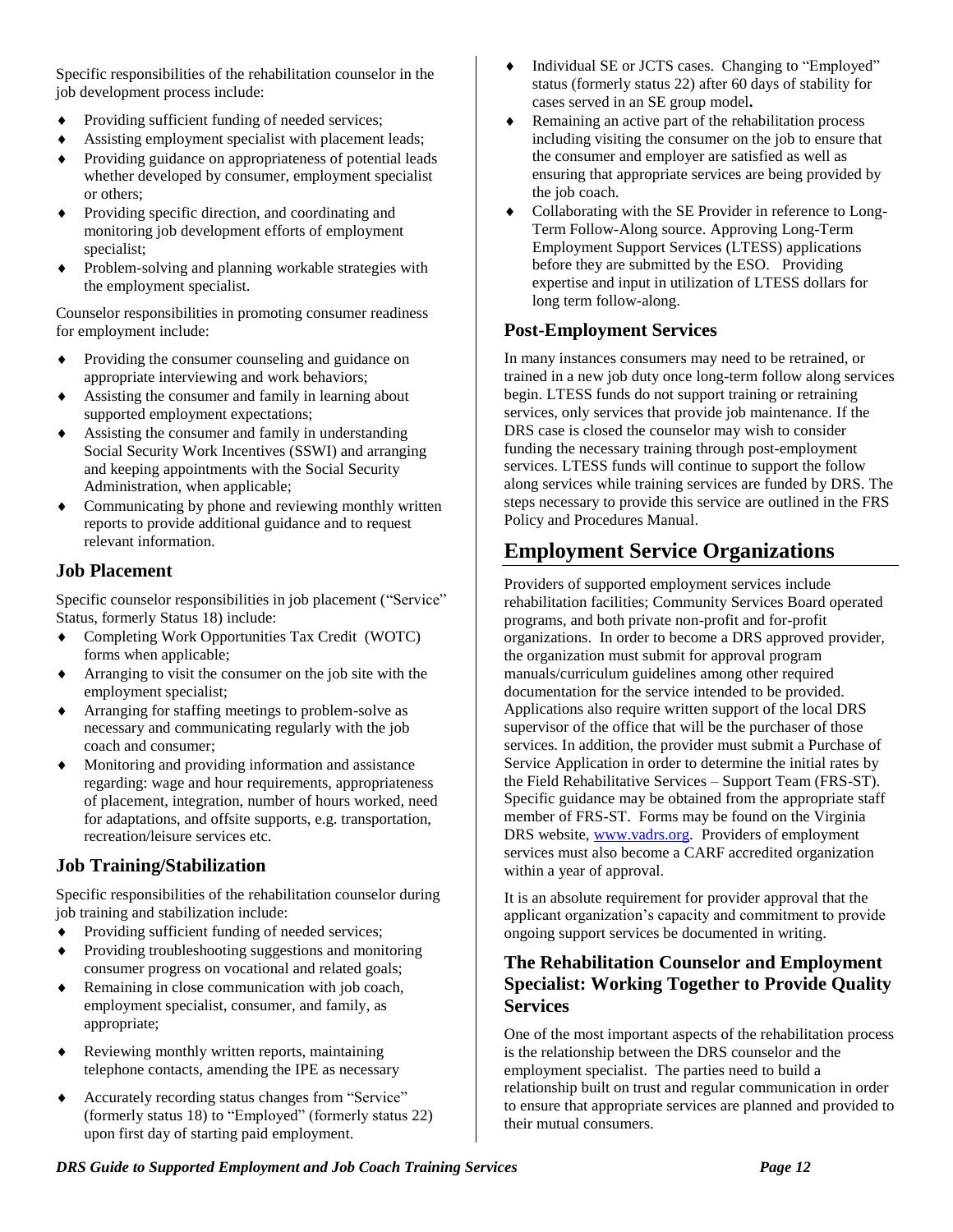The employment specialist functions in the following roles:

- Assists consumer in job interviewing and job site orientation as needed. Assures with the counselor, that the following criteria are addressed: appropriateness of placement, community integration, number of hours of work as identified in the IPE, job site accommodations, off-site support services (e.g., transportation, family support, etc.). Arranges for DRS counselor to visit the consumer at the job site as appropriate; shares information on consumer progress.
- Provides the consumer with job skill training and/or other support services as necessary and in a manner consistent with the IPE. Informs DRS counselor as to consumer progress, stabilization of consumer on job, and need for related services through monthly written reports and phone contacts.
- Ensures consumer stability and satisfaction in job with provision of needed supports. Ensures satisfaction of employer with consumer performance. Jointly facilitate transition meeting with counselor to transfer consumer to extended services (long-term support). Informs DRS counselor as to consumer progress and provision of extended services.
- Provides consumer with extended support services in collaboration with CSB case manager, DRS Counselor, other service providers, and family, as necessary to maintain job stability. Assists consumer in retraining for job upgrading or assists in continuing job stabilization.

The employment specialist has the following specific responsibilities in his/her role as the primary direct service provider of ongoing supports:

- Implements systematic data collection and follow-along procedures to monitor consumer performance and progress;
- Makes decisions regarding the need for skill or production training, compensatory strategies, behavior management programs, travel training, job site modification, and/or assistive devices;
- Communicates with consumer, the rehabilitation counselor, family members or residential staff, and the funding representative;
- Addresses concerns of the employer and co-workers;
- Advocates on behalf of the supported employee and develops natural support systems within the workplace;
- Coordinates schedules to respond to follow-along needs of the supported employee; and
- Assists with job mobility and re-placement services.

The amount and frequency of supports provided by employment specialist are reduced following the initial training phase (fading). It is therefore critical that the employment specialist devises a method of ongoing assessment of consumer performance and employer satisfaction that utilizes input from a variety of sources. Methods of evaluating consumer progress and determining intervention strategies include: periodic employee evaluations, progress reports, parent/guardian/caregiver feedback, onsite visits, and telephone contacts with employers and family members or other residential staff.

The employment specialist/provider will also provide billing, progress reports, and other data gathering instruments as outlined in the Appendix D of the provider agreement**.** Since all LTESS applications must be approved by a DRS counselor, the employment specialist should obtain this approval and document it in the case file before the application is submitted.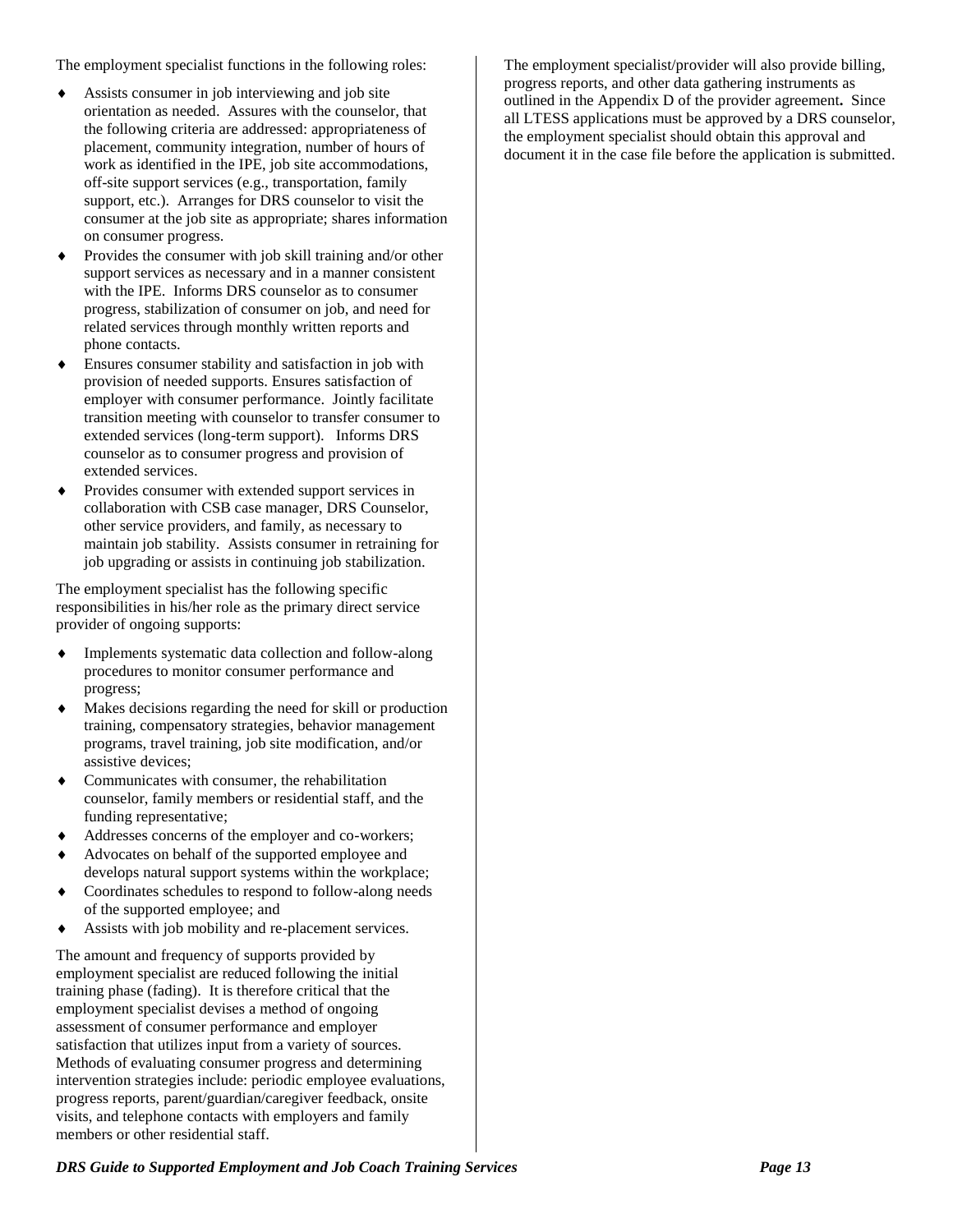# *PART III USEFUL PRACTICES IN SUPPORTED EMPLOYMENT*

The following section highlights a number of practices in consumer assessment, program planning, case management, monitoring and quality assurance that can guide the rehabilitation counselor in the effective planning and delivery of supported employment services.

#### **Assessment in Supported Employment**

As stated in the federal regulations, determination of eligibility for VR services must take into consideration the individual's potential to benefit from supported employment services. The counselor can often determine an individual's eligibility for VR services, including potential for supported employment, based on existing information. Such information would include the consumer's personal history, training and employment experiences, and other relevant information contained in diagnostic and general evaluation reports. However, after gathering existing information, the counselor might still have significant questions regarding the nature and scope of services needed and the best model for providing those services.

#### **Using Vocational Evaluation Information**

Vocational evaluation has traditionally provided the counselor with information regarding the individual's eligibility for DRS services and feasibility for supported employment based upon the "evaluate-place-train" model. Persons with most severe or multiple disabilities who were assessed using traditional normative or comparative work samples were sometimes found infeasible for supported employment (and therefore, ineligible for DRS services) because of the severity of their limitations. Much progress has been made in the field of vocational evaluation in terms of considering an individual's employment potential if provided with assistive technology and other necessary support services.

A thorough vocational evaluation can yield valuable, transferable information that can be reported to the counselor and generalized to the community. The information can be utilized in such a way that the consumer's needs for supports, transportation, behavioral intervention, etc. can be identified, especially if the counselor requests this specific information of the evaluator. Integration of vocational evaluation, within the supported employment process adds to the continuum of services and can potentially decrease providered costs. Situational assessment is another tool that is available to the counselor in determining whether an individual with a most severe disability can benefit from supported employment services.

#### **Situational Assessment**

In situational assessment, the individual completes work tasks in one or more competitive employment environments in the community. A key question for deciding on a situational assessment might be: "What impediments and strengths impact on the consumer's success in the community?" Situational assessment helps counselors and employment specialists to determine consumer preferences for particular job sites, as well as the specific types and level of supports necessary. The situational assessment must provide

information about the individual's ability to function in an onsite job training program leading to supported employment; need for on-going support services in order to perform competitive work; and ability to work in an integrated employment setting at the time of placement. Situational assessment for supported employment is distinctly different from facility or center-based assessments and traditional vocational evaluation because it:

- Utilizes competitive work settings in the community to gauge consumer strengths and needs;
- Produces performance results consistent with the work environment for which projections are being made;
- Utilizes standard supported employment training procedures on selected job factors.

Observation of a consumer's work performance in a competitive work environment, particularly where multiple job sites are used to assess different vocational interests and objectives, can address key questions the counselor might have about a consumer's work characteristics, interests, skills, abilities, and training needs. These key questions include:

- $\bullet$  Does the individual seem to show a preference across job types?
- Does the individual work more effectively at specific times of the day?
- How long can the individual work without stopping for a break?
- Does the individual respond positively or negatively to factors in the environment (noise, movement, objects, people, and amount of space, etc.)? and
- $\bullet$  To what types and frequency of prompts does the individual respond best?

If necessary, the counselor should identify additional areas of information needed about the individual consumer that can be addressed during the situational assessment, such as:

- a. Strength and endurance;
- b. Challenging behaviors;
- c. Mobility (e.g., transfer safety to autos)
- d. Transportation needs/skills (e.g., move about in the home and at the work site safely), training/assistance require;
- e. Functional application of academic skills (e.g., reading, money use, telling time);
- f. Expressive and receptive communication skills.

The counselor can purchase situational assessment from any Employment Service Organization approved to provide the service.

#### **The Evaluation/Assessment Report**

Following the completion of the situational assessment, the counselor will receive a detailed, informative report prepared by the vocational evaluator or employment specialist (see Situational Assessment report in Appendix D of Provider Agreement and in back of this manual). SE providers are required to complete the SE Form 1 (Situational Assessment Report) for situational assessments of DRS consumers. The information needed to be addressed on the form includes assessment information required by CARF. The range and

*DRS Guide to Supported Employment and Job Coach Training Services Page 14*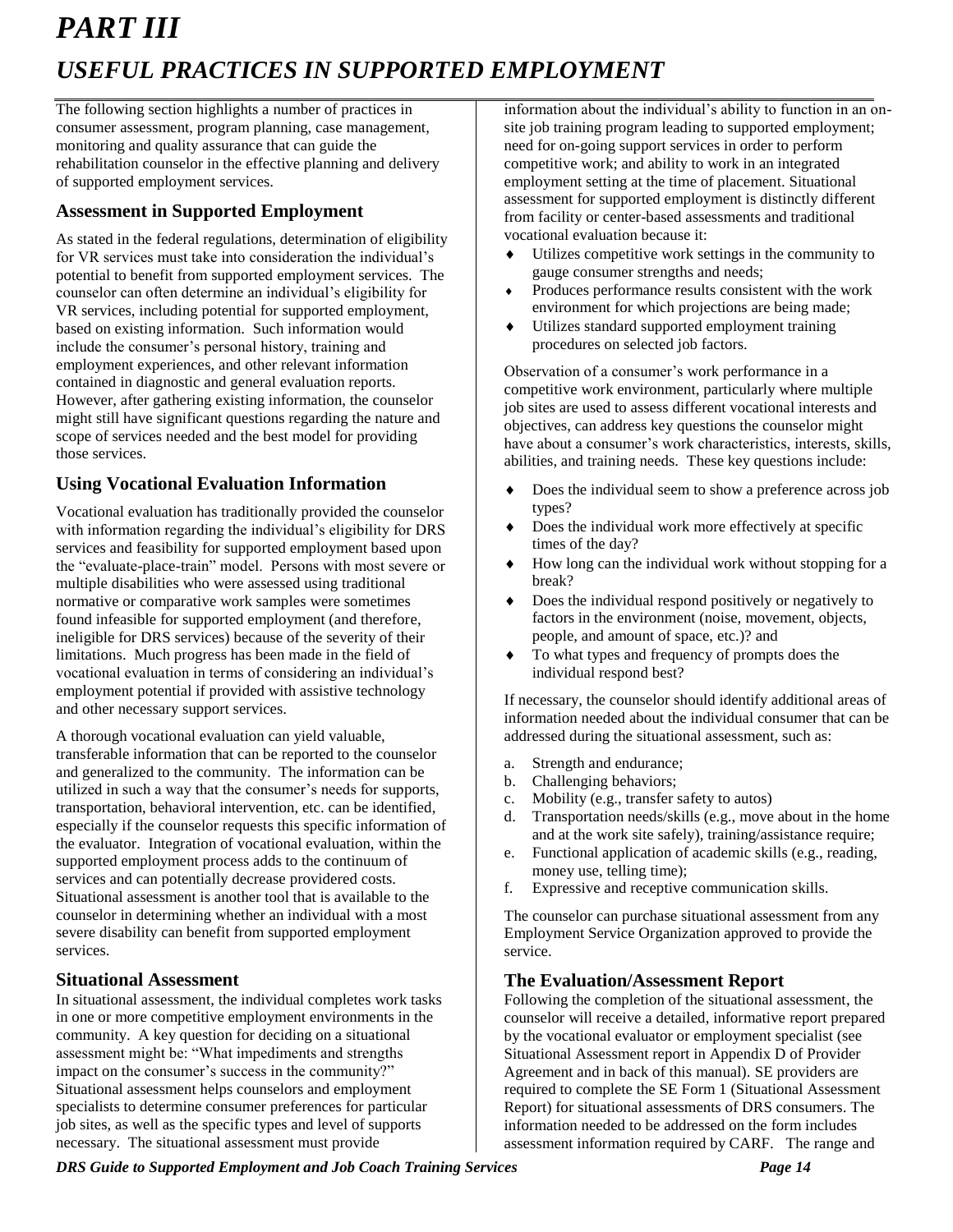scope of the written report, whether it is a vocational evaluation or situational assessment report, should be sufficiently comprehensive to provide information concerning the following:

- Recommendations for a vocational goal;
- Type and level of supports needed at the job site;
- Individualized training needed to acquire and maintain acceptable production skills;
- Anticipated level of interventions that will be required by the employment specialist;
- Type of integrated work environment in which the supported worker can potentially succeed;
- Other information needed to develop an appropriate individualized employment plan, including the supported employee's interest in doing the job, transportation to and from work, family support, and financial issues (i.e., wage impact on Social Security benefits).

#### **Supplemental Information**

The rehabilitation counselor should expand on the information being gathered by the evaluator or employment specialist through the situational assessment process by obtaining the following information:

- Residential setting involvement and implications for programming requirements;
- Family/caregiver support;
- Disincentives to working in the community;
- Effects of medication on functioning;
- Need for Psychosocial supports; and/or
- Consumer attitudes and preferences regarding work.

# **IPE Requirements for Supported Employment**

The rehabilitation counselor develops an Individualized Plan for Employment (Appendix B) with consumer involvement and in accordance with the policies and procedures specified in the *Virginia DRS Policy and Procedure Manual.* Certain specific information needs to be documented on the IPE developed for supported employment. Information that must be included on the initial IPE and/or subsequent amendments includes:

- Description of the training program and the related supports needed, including where, how, and when these supports will be provided;
- Identify the following:
	- 1. The extended services that are required after DRS terminates funding,
	- 2. Why these services are needed, and
	- 3. Who will provide and fund the extended services (long term follow along);
- If the counselor cannot identify the provider of long term follow along services at the time the IPE is developed, the IPE must include a statement explaining the basis for concluding there is a reasonable expectation that a source of extended services will be available**.** For example, "CSB funding is available in the individual's community to support long term follow along services;"
- Specific vocational goal that has been agreed upon between the consumer, rehabilitation counselor and

employment specialist;

- Planned or projected date (or number of months) for reaching employment goal;
- Description of ancillary services/support needed that will assist the consumer in obtaining and maintaining employment (rehabilitation engineering services, Personal Assistance Services, clothing, medication, psychotherapy, physical restoration services, etc.);
- Anticipated need for Post-Employment Services for Supported Employment; and
- Review of possible need for Rehabilitation Technology or PAS services in conjunction with SE services.

Supported Employment and Job Coach Training Services (JCTS) draw much of their effectiveness from the individualized approach of their program options and funding that reflect the needs of the individual. Funding should always be individualized to a consumer's specific need and demonstrated progress while receiving services.

#### **Factors that impact program selection, length, and design are:**

- Type and severity of consumer disability;
- $\bullet$  Motivation and job skills of consumer;
- Nature of service area (urban/rural) and employment market;
- Viability of the vocational goal;
- Experience and knowledge of counselor and employment specialist;
- Effectiveness of interagency communication and cooperation;
- Effectiveness of selection and planning committee in monitoring progress and problem solving.

Counselors should develop intermediate IPE objectives based on their projection of the extent to which these factors impact on individual consumer progress. The counselor should anticipate that the consumer's rate of progression through the different phases of job development, job placement, training, etc. may differ according to the consumer's disability. For example, data collected by DRS and VCU-RRTC on different disability groups often generalize in the following ways:

- Persons with most severe physical disabilities and serious mental illness may have more diverse vocational interests and aptitudes, and therefore spend longer time in job development than someone who has had little exposure to competitive work;
- **Persons with serious mental illness tend to have the** lowest rate of job retention; although they obtain higher wages in a wider range of types of employment, and require the shortest duration of DRS sponsorship;
- For persons in supported employment who have serious mental illness, the type, timing and location of interventions may differ from the types of support provided in supported employment to persons with other disabilities. For example, current research indicates that persons having serious mental illness can significantly reduce anxiety if supports are intensified 72 hours before they enter employment; and
- Persons with traumatic brain injury and dual diagnoses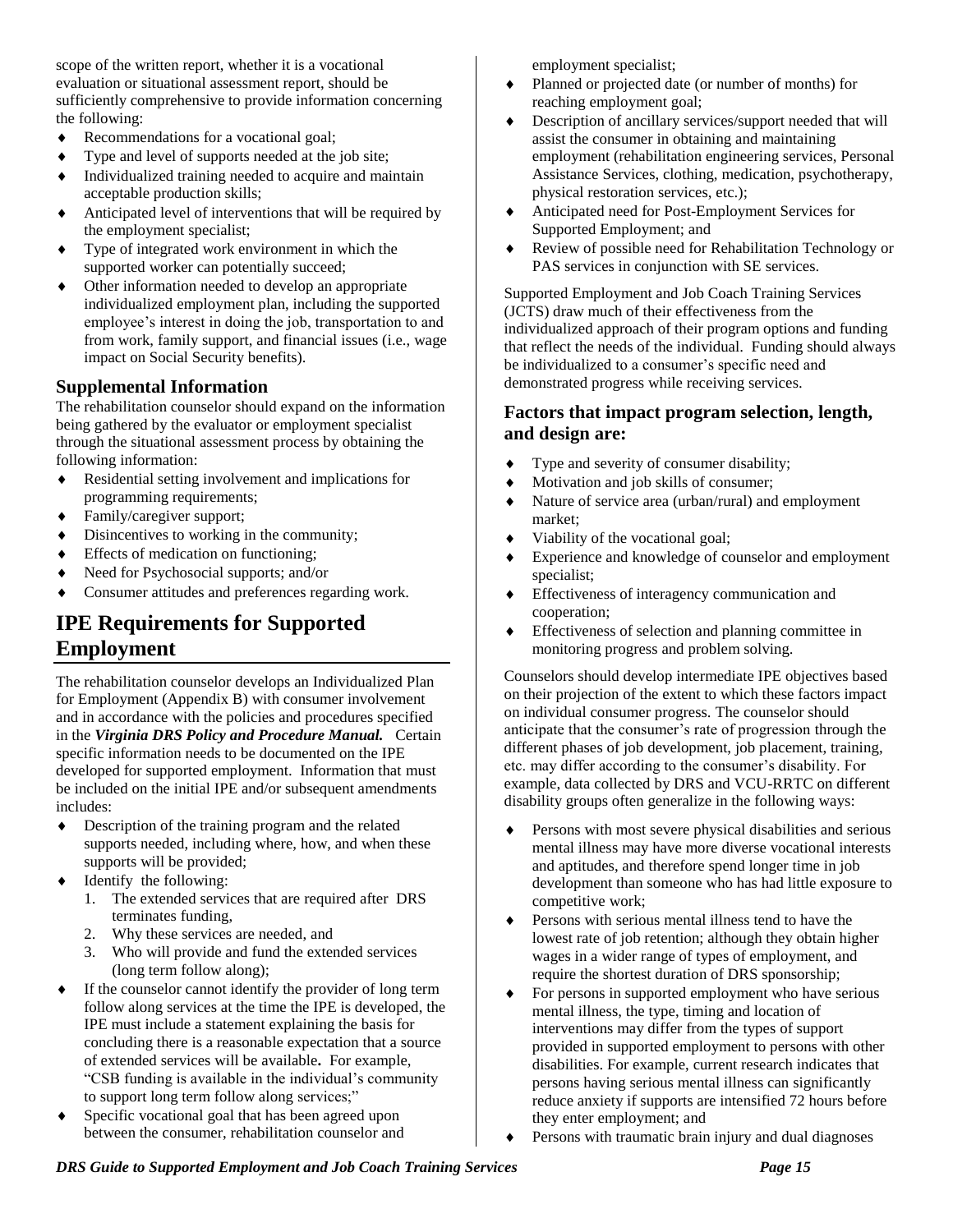require significantly higher on-site intensive intervention by the job coach or DRS employment specialist than other populations.

Still, a caution may be important here: the individual's characteristics and functional abilities must always be the determinant for goals, objectives and progress. Functional abilities may be more predictive than the diagnosis.

In critically assessing SE services and invoicing, as well as deciding to extend authorized hours on a particular case, the following is helpful to counselors:

- The training supports and behavioral techniques used by the employment specialist should decrease the consumer's dependency on the employment specialist;
- Supported employment services are designed to significantly increase earnings, work-related benefits, community integration, job security and mobility. These components, and goals specified in the IPE, should be utilized to gauge the success of the outcomes; and
- While the percentage of intervention time (and therefore hours requested) may initially be high, counselors should see this intervention time decline as a measure of progress. (Approximately 50 percent of all interventions are provided during the first four weeks of employment; 66 percent during the first 12 weeks of employment; and 90 percent in the first six months of employment.) The graph below illustrates this decline over time.

However, each consumer's case should be reviewed for individual consumer needs. Services may be provided with proper authorization and approval in compliance with the *Virginia DRS Policy and Procedure Manual.* Federal regulations specify that the maximum length of time for which SE services may be authorized is 18 months from the time of job placement, unless the IPE is amended based on the consumer needs. *The length of actual time for authorizing SE services should be based on the individual needs and progress of the consumer.* Exceptions to the 18-month limit require signatory approval from the Regional Director.

\_\_\_\_\_\_\_\_\_\_\_\_\_\_\_\_\_\_\_\_\_\_\_\_\_\_\_\_\_\_\_\_\_\_\_\_\_\_\_\_\_\_\_\_\_\_\_\_\_\_

#### **Additional IPE and IEP Requirements for Secondary Students**

DRS recommends that students and their families begin to make transition plans at least three years prior to exiting school.

#### Chapter 8 of *the Virginia DRS Policy and Procedure Manual* states:

- Eligibility for Transition Services
	- a. Definitions.

Transition services mean a coordinated set of activities for a student with a disability designed within an outcomeoriented process that promotes movement from school to post-school activities, including post-secondary education, vocational training, integrated employment (including supported employment), continuing and adult education, adult services, independent living, or community participation. The coordinated set of activities

must be based on the individual student's needs, taking into account the student's preferences and interests, and must include instruction, community experiences, the development of employment and other post-school adult living objectives, and, if appropriate, acquisition of daily living skills and functional vocational evaluation. Transition services must promote or facilitate the achievement of the employment goal identified in the student's DRS Employment Plan. (2001 federal regulation [34 CFR § 361.5 \(](http://frwebgate.access.gpo.gov/cgi-bin/get-cfr.cgi?TITLE=34&PART=361&SECTION=5&YEAR=2001&TYPE=TEXT)b)(55)).

Student with a disability means those students with disabilities who are receiving special education services and students with disabilities who are not receiving special education services.

- b. Unless otherwise noted, procedures for coordinating, providing, or paying for transition services shall be consistent regardless of whether the individual is served by a local education agency, state operated program, or through the Comprehensive Services Act.
- c. Appropriate referrals, DRS policies and procedures regarding application and eligibility shall apply.

Planning for supported employment services with secondary students should begin at least three years prior to the student exiting school, and should be consistent with the educational programming for the student.

Related services including rehabilitation counseling services must be identified on the transitioning components of the IEP as well as in the IPE.

The student's/consumer's long-range goal or desired outcome on the transition component of the IEP should be supported employment. If a student needs a particular related service in order to benefit from special education services, the related service professional should be involved in developing the IEP. The professional may be invited by the school or parent to join the IEP team as a person "with knowledge or special expertise" about the child.

Additional guidance on transitioning services for school students is found in Chapter 8 of the Virginia *DRS Policy and Procedure Manual.*

\_\_\_\_\_\_\_\_\_\_\_\_\_\_\_\_\_\_\_\_\_\_\_\_\_\_\_\_\_\_\_\_\_\_\_\_\_\_\_\_\_\_\_\_\_\_\_\_\_\_

#### **Additional IPE Requirements for Evidence Based Supported Employment for persons with Serious Mental Illness**

The most effective method in arranging support services for persons with serious mental illness is a team approach. DRS sponsors vocationally oriented services to eligible consumers to seek, secure, and maintain employment. The consumer may, in addition, need therapeutic, residential, financial, and social supports like those provided concurrently by the clubhouse and the CSB.

 Evidence Based Supported Employment and support services that are jointly planned and provided to persons with serious mental illness by DRS, the CSB, and clubhouse should be documented on the IPE; and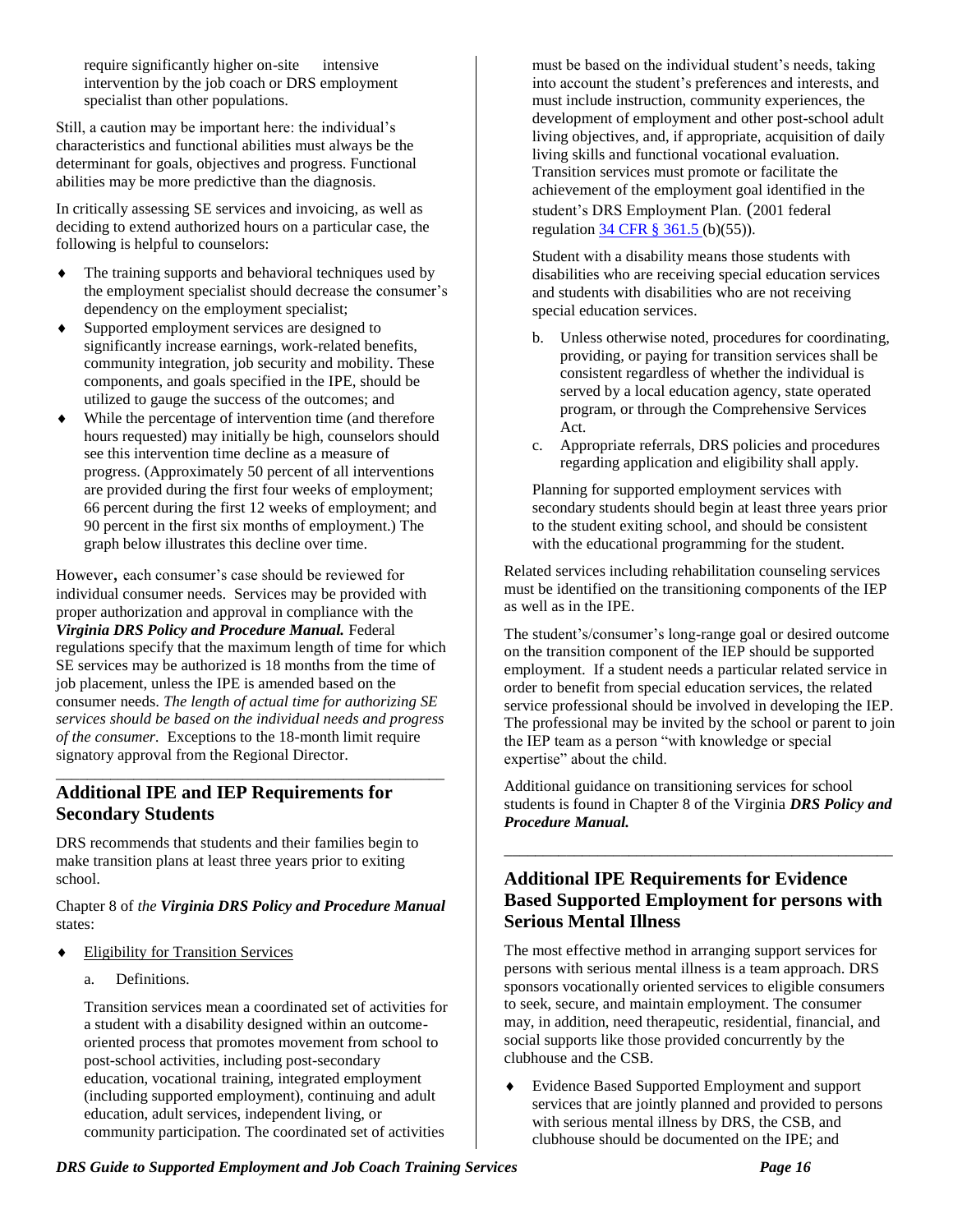The IPE should specify responsibility for services provided both at the job site and off-site, as needed.

# **Criteria for Assessing Job Stability and Closure**

As the monthly progress reports and other measures of the consumer's progress indicate a reduction of intervention by the employment specialist (fading), the DRS counselor should monitor closely for indications of job stability. Services should then be geared toward maintaining production. "Stability" in employment is determined by the counselor, consumer and job coach once the following conditions are met.

Indicators of job stability are:

- Funding for extended employment has been secured. (LTFA Services have begun)
- $\bullet$  Job coaching and related interventions have decreased to a level necessary to maintain the client in employment. Intervention has reached a plateau or leveled out. In some cases, the amount of intervention (i.e., time) onsite may not have decreased but the nature of the intervention has evolved to primarily maintenance.
- Client is emotionally or behaviorally stable.
- Client performs expected job duties.
- Supervisor reports satisfaction with client's job performance.
- Client is satisfied with the job and work environment.
- Necessary modifications and accommodations have been made at the worksite.
- Client has reliable transportation to and from work.
- Client is compensated at or above minimum wage but not less than the customary wage paid by the employer for the same or similar work performed by people who do not have disabilities.
- For persons in the individual placement model, the average intervention time by the job coach has reached a maintenance level of support. The client/employee's needs have leveled off.
- In the individual model, once the consumer has been placed in employment, the DRS counselor moves the case from "Service" status to "employed" status based on the start date of the job. After 90 more days of employment, the case is eligible for closure and can then be successfully closed, if stability has been reached and all requirements are met for "Closed-Rehab" criteria.
- Once the case reaches stability, long term follow along funding begins. At this point, the DRS counselor should not fund any placement and training services unless more services are needed for job training. Employment maintenance services should be supported by long term follow along funds at this point, not DRS case service funds.
- Because the case must be in "employed" status at least 90 days before closure, long term follow along funding may or may not begin before case closure depending on the length of time the consumer needs placement and training services before reaching "stability". However, the application for long term follow along such as LTESS

funding must be completed and approved by the counselor before case closure.

For persons in group models, "stability" is defined as the completion of a 60 day period in which intervention is directed at maintaining a level of production and not at major barriers to successful integration into the job site. In other words, the job coach/trainer is devoting the majority of time addressing training issues rather than behavioral issues. The consumer is meeting a level of production that is acceptable to the employer (either the business or ESO itself). In addition, since an enclave/mobile crew supervisor is on-site at all times, intervention, (for the purpose of reporting on the SE Placement and Training form), is calculated at 100%. Once the placement and training services are no longer being provided, the case may be successfully closed once they have been employed for 90 days.

\_\_\_\_\_\_\_\_\_\_\_\_\_\_\_\_\_\_\_\_\_\_\_\_\_\_\_\_\_\_\_\_\_\_\_\_\_\_\_\_\_\_\_\_\_\_\_\_\_\_

#### **Specific Counselor Responsibilities in Delivery of SE Services**

Monitoring consumer progress towards job stabilization involves active participation by the counselor in obtaining information necessary to understand changes in the intervention schedule. The fading process is at times interrupted by more training and/or problem-solving that requires a more intensive intervention at the work site by the employment specialist. In such an event, the counselor should arrange for a staffing with the employment specialist and consumer if the consumer's progress seems questionable. The purpose of the staffing would be to problem-solve (and further determine whether continuation in this employment position is appropriate). Studies have shown that the greater the amount of communication between counselor and consumer, the greater chance the consumer has in succeeding on the job. In addition, the counselor should make every effort in visiting the consumer on the job to ensure that services are appropriate and that the consumer and employer are satisfied**.**

The rehabilitation counselor concludes funding of supported employment services when the consumer is stable in employment. It is important that the consumer be given the opportunity to demonstrate a clear pattern of "leveling" of job coach intervention. Again, in the individual model**, w**hile this may be less than 20 percent of the weekly hours in employment for at least 30 days prior to the movement of the case to DRS status "working", in specific cases, the percentage of time may be more. This may be the case after 30 days or may be extended longer, as needed, dependent on the individual consumer and job performance. The counselor should have firm documentation that the consumer is stable in employment prior to DRS closure and initiation of funding for extended services.

#### **Long-Term Follow Along/Extended Support Services**

Extended support services, often referred to as long-term follow-along, commence upon stabilization in employment. For all populations these services consist mainly of ongoing job based support provided throughout the term of employment to enable the individual to maintain employment.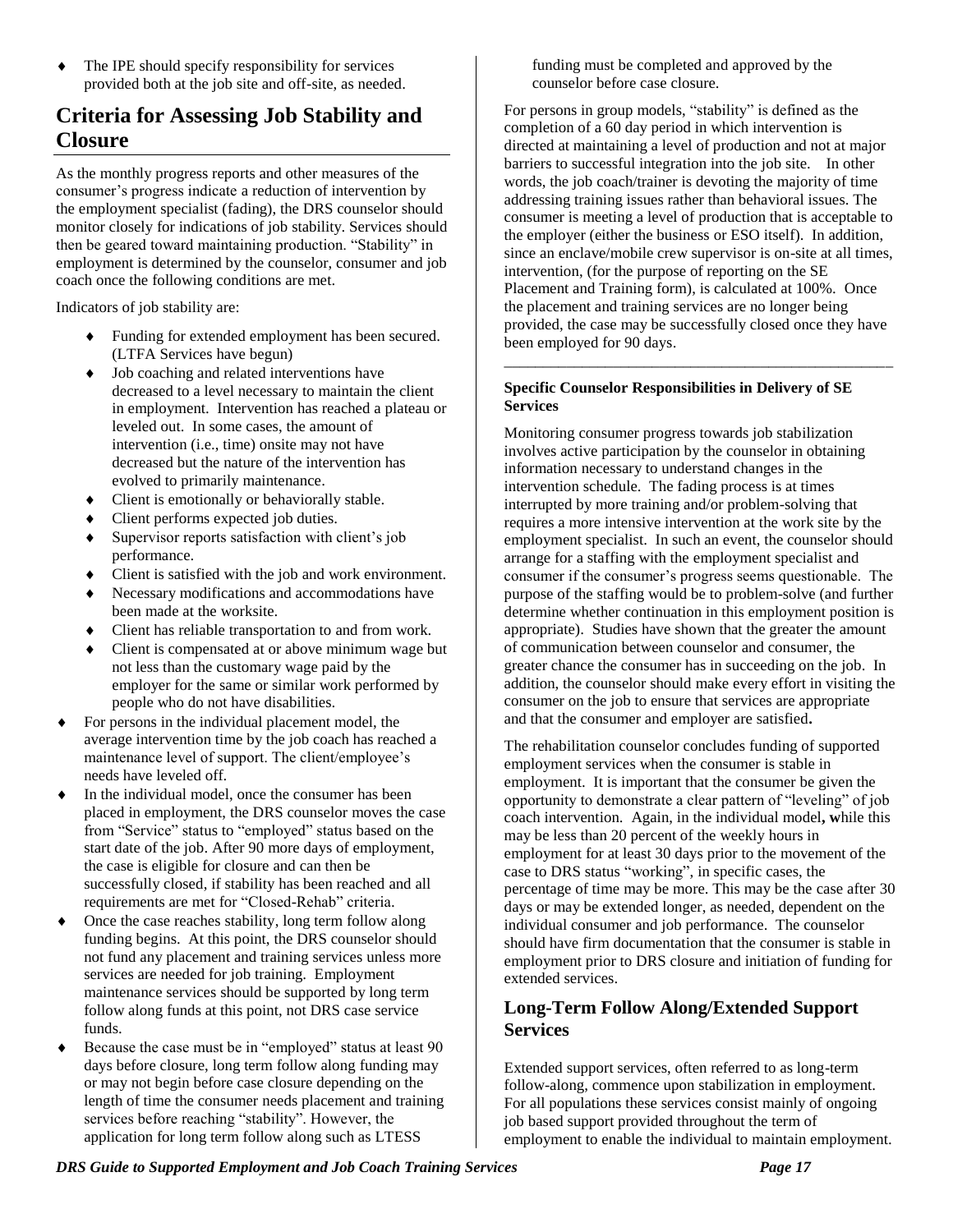The DRS counselor has a responsibility for participating in the planning and delivery of extended support services**.** It is important that the DRS counselor remain informed during the delivery of extended support services for the purposes of documentation, and evaluation of services

In terms of best practices, this includes remaining informed of the consumer's progress and job status following case closure. While the DRS case is still open, the counselor should maintain direct contact with the consumer at and away from the job site and also receive the Ongoing Services Form (SE FORM 4) from the beginning of long term follow along until case closure from the employment specialist describing employer satisfaction and services being delivered.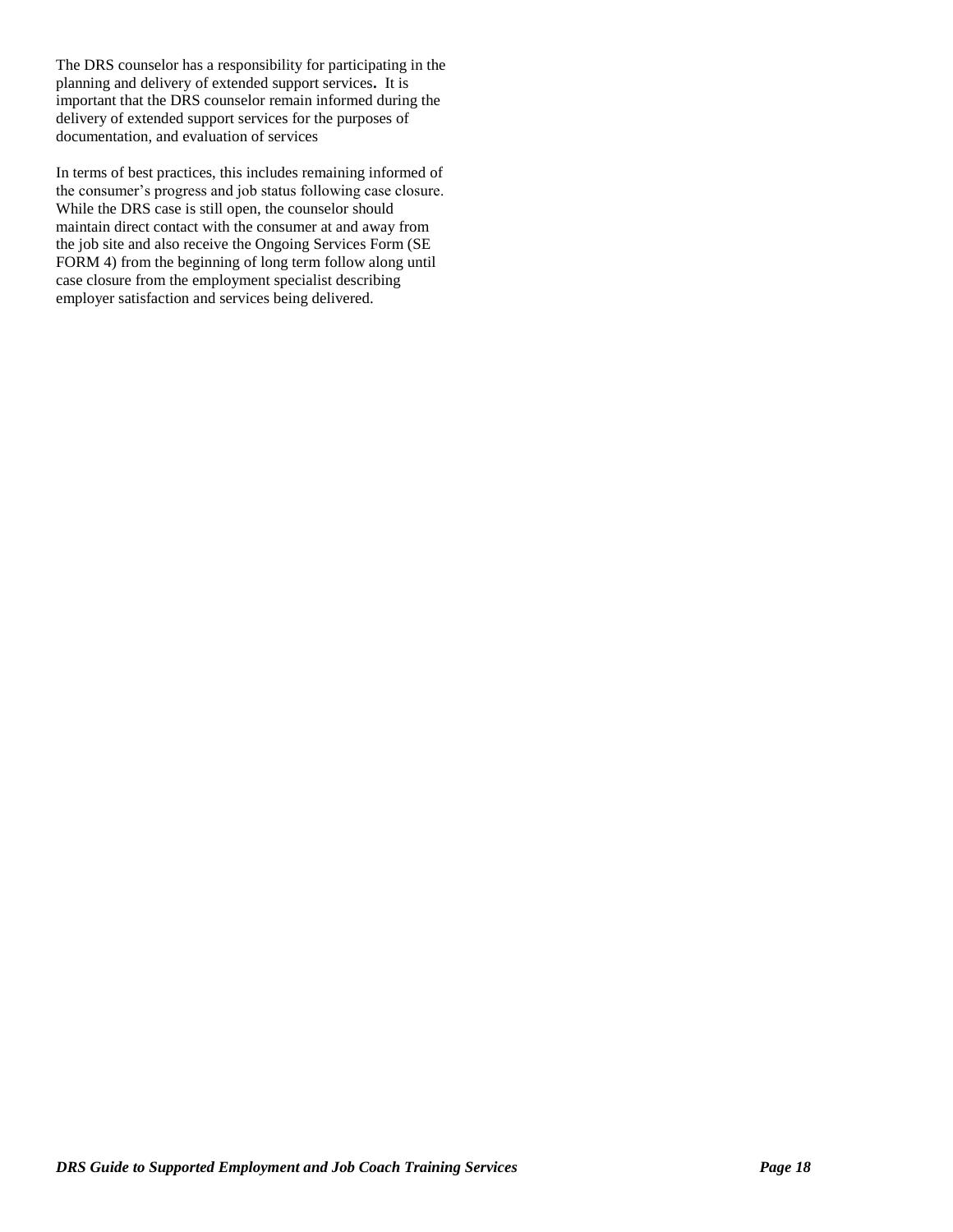# *PART IV*

# *AUTHORIZING THROUGH USE OF SERVICE ITEM NUMBERS, IMPLEMENTING EXPENDITURE THRESHOLDS AND AGENCY FUND CODES*

# **Service Item Codes**

This section describes how the counselor authorizes services using appropriate computerized coding information and funding criteria. Various Service Item Numbers are available to counselors when authorizing services within approved programs of SE, JCTS, and TEP. Applicable Service Items, which are listed in the *Virginia DRS Policy and Procedure Manual,* are identified and described below:

Service Item Codes

**A5101** *SE Job Development* Services

**A5103** *Individual* SE Placement and Training

**A5105** *SE Group* Placement and Training

**A5117** *Entrepreneurial* SE Placement and Training

#### **Supported Employment Services**

**Definition**: These services are for persons who (a) have most severe/significant disabilities and who have three or more significant functional limitations; (b) who need multiple services over an extended period of time (c) will require postclosure follow-along support and funding in order to maintain employment; and (d) will be employed in job sites that meet the federal criteria for integrated settings.

#### **Situational Assessment**

**Definition:** A service that utilizes competitive work settings, and not a facility-based setting, to gauge the strengths, deficits, and support needs of persons being considered for supported employment. This service produces an assessment of performance consistent with the environment for which authorization projections are made.

#### **Service Item Number**

- **A6320** Situational Assessment Individual
- **A6322** Situational Assessment Group Daily Rate

(Daily rate for enclaves and mobile work crews)

**A6321** Situational Assessment- Group Hourly Rate

#### **Job Coach Training Services (JCTS)**

**Definition**: Services for persons who have severe disabilities and who need short-term, intensive on-site training by a job coach. These services do not constitute supported employment for coding purposes and should not be coded as such on DRS closure forms because (a) the individual is not targeted for extended services after DRS case closure or (b) the job site does not meet the federal criteria for supported employment.

#### **Authorization of Services**

This section covers provider reporting expectations and authorizing guidance for counselors. This information is consistent with Appendix D, the evaluative and reporting sections of all supported employment provider agreements. These agreements are renewed annually. The information is also consistent with the *Virginia DRS Policy and Procedure* 

#### **Service Item Numbers**

**A5132** JCTS Job Development Services

**A5134** Individual JCTS Placement and Training

*Manual.* Please refer to the Appendices at the end of the *Guide* for examples of reports.

Counselors should reference the *DRS Training and Facilities Manual* or the Employment Services Organization Directory on the DRS website to determine:

- Approved providers for supported employment;
- Specific, detailed program descriptions; and
- Provider rates.

#### **Situational Assessment**

Past statewide data indicate that an average supported employment assessment is 16 hours. Included in this averaging of hours is face-to-face contact with the consumer, writing reports, and time transporting the consumer to the job sites. This is an average and should not limit consumers receiving services that require more than 16 hours of assessment time.

Following the completion of situational assessment the counselor will receive a detailed, informative report prepared by the vocational evaluator or employment specialist. Components of the assessment which give rise to the data used in the written report include: number and type of work sites, types of jobs performed, number of hours per work site, and types and extent of training prompts utilized. The range and scope of the written report, whether it is a vocational evaluation or situational assessment report, should be sufficiently comprehensive to provide information concerning the following:

- Type and level of supports needed at the job site;
- Individualized training needed to acquire and maintain acceptable production skills;
- Anticipated level of interventions that will be required by the employment specialist;
- Integrated work environment in which the supported worker can potentially succeed; and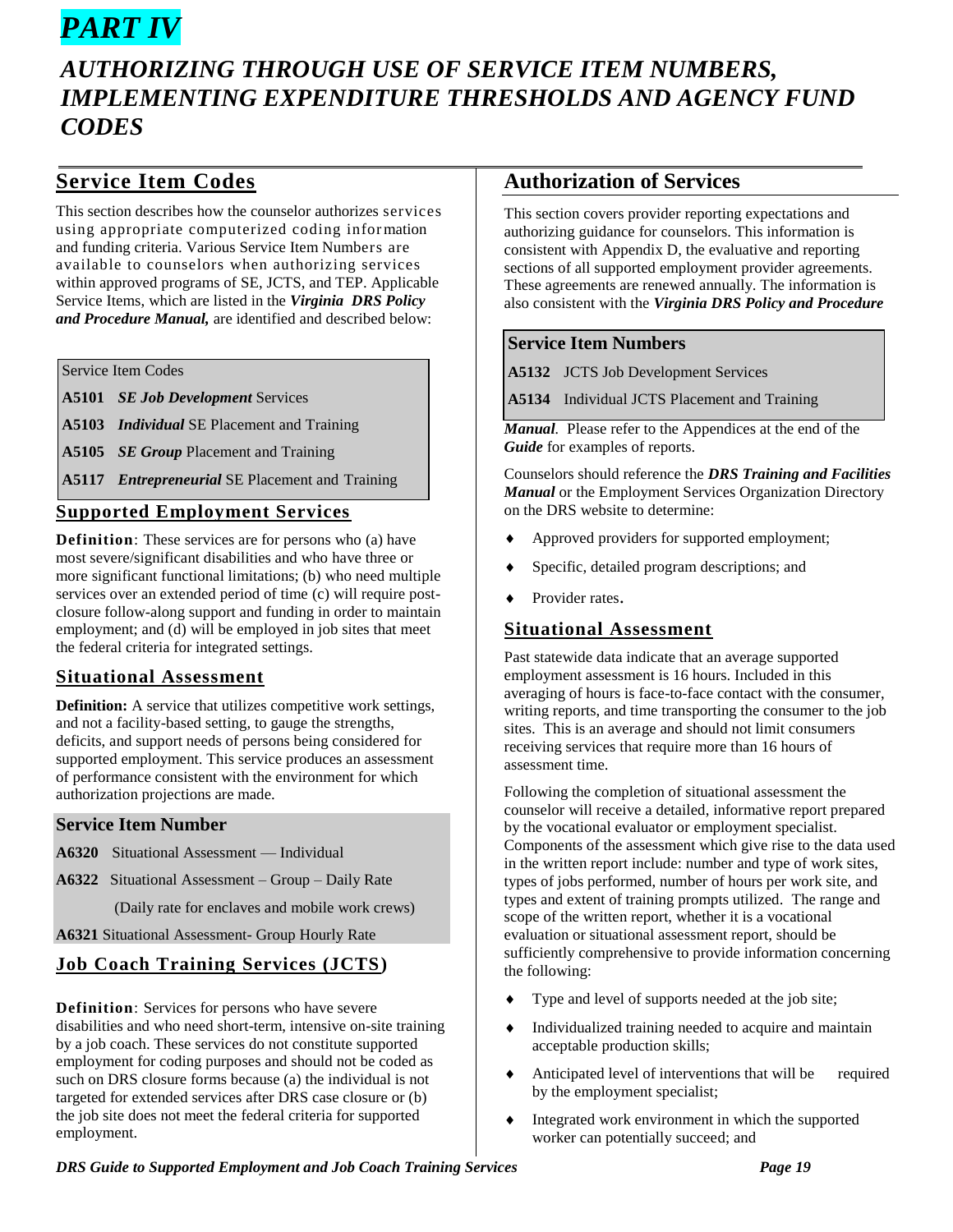Other information needed to develop an appropriate individualized employment plan, including the supported employee's interest in doing the job, transportation to and from work, family support, and financial issues (i.e., wage impact on Social Security benefits).

The ESO is responsible for developing sites for situational assessments. Generally, the DRS counselor does not pay for the time spent in developing a site. However, for consumers that may require a site with narrow specifications that is not easily found in the community, the DRS counselor may negotiate with the employment specialist the hours needed to develop such a site. This should only occur rarely and on an individual basis. In addition, the ESO is required to have sufficient liability insurance for covering the consumer on the SA site.

#### **Job Development**

The length and the cost of pre-placement authorizations are dictated by specific consumer goals as stated in the IPE, and the planned strategies developed by the counselor, consumer, and employment specialist. The number of hours needed to develop a supported employment placement will vary. The counselor should request and obtain progress information monthly from the employment specialist during the job development process through written reports containing the following**:**

- Name, number and type of employers contacted;
- Job development strategies applied;
- Job development hours utilized;
- Potential placement possibilities or outcomes expected; and
- Additional job development hours requested for the following month.

#### **Placement and Training**

Counselors should review each consumer's needs and authorize services accordingly. However, federal regulations prohibit counselors from authorizing these services for longer than 18 months from the time of job placement, unless the IPE is amended based on consumer needs. It should also be noted that the approval by the Regional Director is needed to extend services beyond 18 months. It is important that the counselor closely monitor consumer progress.

During the period of DRS authorized services, the employment specialist must submit monthly reports of consumer progress to the rehabilitation counselor along with invoices for services provided. The reports needed for Situational Assessment, Job Development, Placement and Training and Ongoing Services are all found on the DRS website. The counselor should document the need for reauthorizing additional services based on counselor observation and the monthly reports containing the following information:

- Original employment objectives;
- Job description and worker responsibilities;
- Type and level of training;
- Adaptations for employment site;
- Strengths/Concerns/Proposed Solutions;
- Intervention hours utilized (current month);
- Intervention hours requested (next month); and
- Degree of job stabilization achieved to date.

#### **Service Authorization**

Currently for job development and placement and training services, DRS counselors use a "zero balance" method in authorizing and tracking services. In other words, based on negotiations with the employment specialist, the counselor authorizes a specific numbers of hours for services each month. If the hours are not used, the remainder is canceled and reauthorized for the following month. If more hours are need than originally authorized, additional hours are authorized by the counselor after negotiations with the job coach.

#### \_\_\_\_\_\_\_\_\_\_\_\_\_\_\_\_\_\_\_\_\_\_\_\_\_\_\_\_\_\_\_\_\_\_\_\_\_\_\_\_\_\_\_\_\_\_\_\_\_ **Expectations Governing Billing and Reporting**

Employment specialists provide brief monthly written progress reports on each consumer. These reports, available on the DRS website, should accompany monthly invoice sheets. Counselors may ask to review intervention sheets or case notes. Situational Assessments requires the use of SE Form 1. Job development requires the use of SE Form 2. Placement and Training requires the use of SE Form 3. Ongoing Services require the use of SE Form 4. General billing activities can be divided into four categories:

- **Work site activities** includes travel, training and intervention with consumer, employer, and employees at work site. In certain situations billable travel time may be negotiated between the DRS counselor and the ESO**.** An example is: in some parts of Virginia traffic results in higher travel times. This may be a time when billable travel time is negotiated.
- **Job development activities** includes consumer specific job development with employers, supervisors, and other personnel for purposes directly related to employment.
- **Off-site activities** includes training in transportation, money handling, and advocacy for persons not directly affiliated with the work site.
- **Assessment/Report Writing** includes provision of situational assessment services and all task analysis, training and progress report writing.

DRS pays only for the actual time spent providing services. For example, phone calls to consumers are not to be billed at an artificial minimum time but for the actual time talking to the consumer. Likewise, services are to be prorated when appropriate. For example, if an employment specialist visits an employer and discusses four consumers, then the cost of that visit is divided by four and the appropriate portion is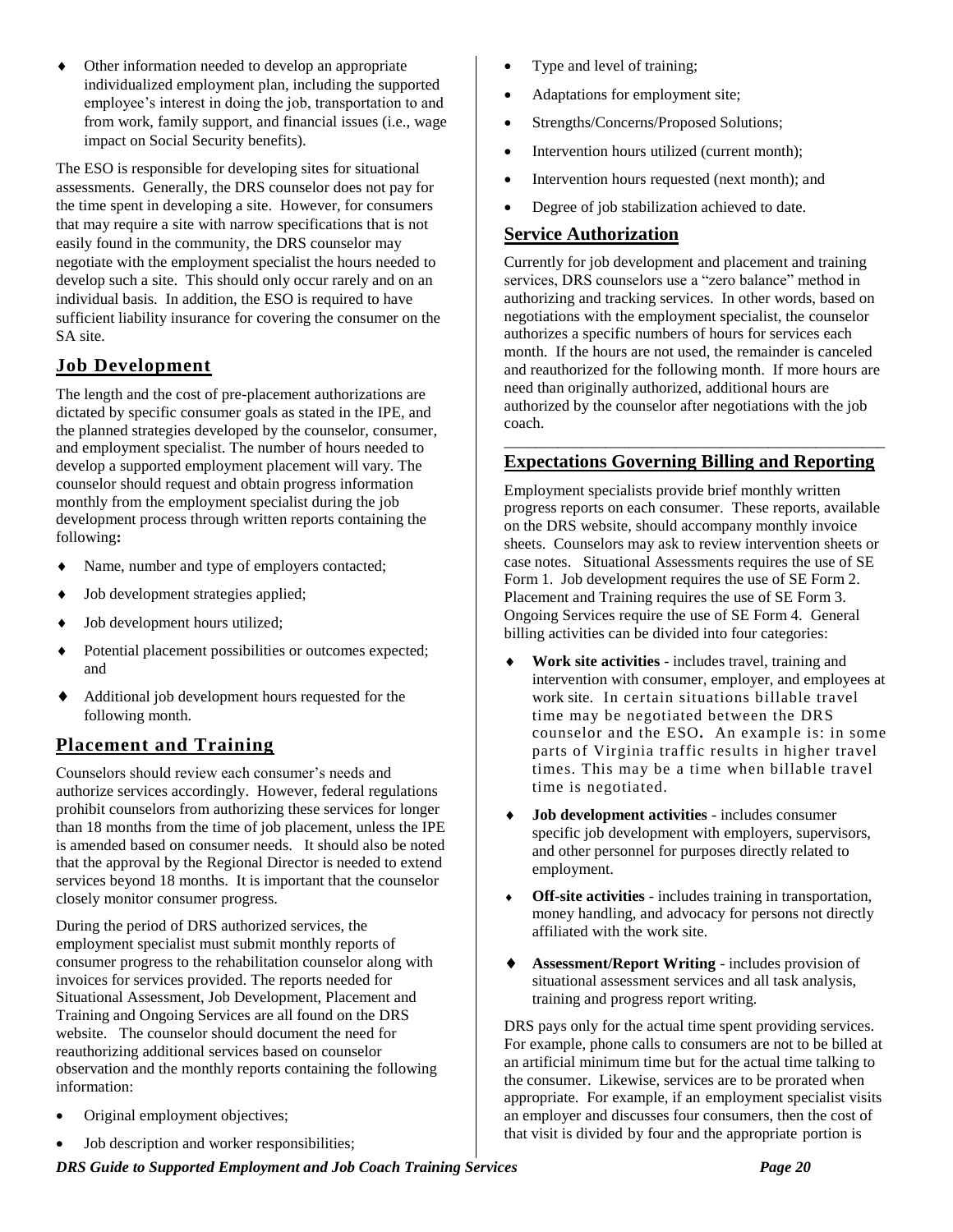reflected in each consumer service billing.

#### **Non Billable Services**

DRS consider administrative functions of the employment specialists and ESO management as non-billable since time spent in these functions are factored into the ESO's hourly rates. Examples of administrative functions are as follows:

- Time spent by ESO management supervising employment specialists, consulting with them about cases and performing internal case reviews.
- Time spent completing and sending a request for service hours.
- Time spent in preparing a bill (not a report) for services.
- Time spent in marketing ESO services.

#### **Explanation of Fund Codes**

Various Agency Fund Codes are applicable to authorizing SE, JCTS and TEP services. Primary Agency Fund Codes and their appropriate use are as follows:

- 1. SE Funds**:** Use this Federal Title VI-B supported employment funds to purchase direct and ancillary services for persons who meet all of the criteria for supported employment.
- 2. Basic VR Funds: Use this code only after all SE Fund codes are fully encumbered or otherwise unavailable.

The counselor should use Basic VR Funds in authorizing Job Coach Training Services when there is a need for short term intensive on-site training and the consumer will not require post-closure follow-along.

#### **LTESS (Long-term Employment Support Services) Funds**

In 1994, members of VA ACCSES approached the General Assembly requesting funds for long-term follow-along services. The organization cited specific numbers of consumers across the state of Virginia in need of support for both long-term follow-along in Supported Employment and long- term follow-along for Extended Sheltered Employment Services. LTESS funds are not disability specific in that it may support long-term follow along services for any consumer that is regarded as having a most significant disability by DRS**.** Funds have been appropriated annually since that time. Employment Service Organizations approved for SE and EES (facility based) services were given equal portions of the total appropriated to be used for long-term support. Reallocations in subsequent years have been determined in a variety of fashions, including based on utilization in previous years. The Division of Rehabilitative Services was identified by the General Assembly as the administrative agent. By policy, all LTESS applications should be approved by a DRS counselor and the approval documented in the consumer's file prior to submission to the DRS Office of Employment Services and Special Programs.

LTESS funds support ongoing vocational support services that are necessary and sufficient for consumers to maintain

employment. Job training or retraining are not considered job maintenance services so these services are not to be billed to LTESS funds. Likewise, case management, independent living or other services that are not vocational in nature should not be billed to LTESS funds. Per the Code of Virginia, LTESS funds are not appropriated by the General Assembly to fund those services.

#### \_\_\_\_\_\_\_\_\_\_\_\_\_\_\_\_\_\_\_\_\_\_\_\_\_\_\_\_\_\_\_\_\_\_\_\_\_\_\_\_\_\_\_\_\_\_\_\_\_\_ **Job Loss and Job Upgrade after DRS Case Closure**

When a consumer loses a job (especially when it is not their fault, for example, due to layoff), the rehabilitation counselor should take a new referral if substantial vocational rehabilitation services are required. Supported employment services can be re-initiated for a former consumer in instances of job destabilization or potential upgrade**.** A consumer need not lose their job before receiving additional intervention or job development services.

#### **Availability of Long-Term Follow-Along Services**

This section describes traditional and innovative methods of securing funding for long term follow along services.

Utilization of SE by DRS counselors occurs primarily through fee-for-service agreements with provider agencies such as rehabilitation facilities; Community Service Board operated programs, agencies specializing in supported employment, job coach training services and transitional employment programs. Agreements with provider organizations involve the following funding arrangements:

- 1. DRS purchases job placement and intensive job site training and support (commonly referred to as DRS time limited services) until the supported employee is stable in employment; and
- 2. An agency other than DRS purchases or provides support services designed to maintain the worker in employment after completion of DRS funding.

Some funding sources for long term follow along services in supported employment are disability specific. For persons with serious mental illness and mental intellectual disabilities, services may be funded or provided directly by the local CSB.

Practitioners of supported employment services nationwide are utilizing increasingly diversified funding sources to provide monetary support for extended services. As noted above, in Virginia the primary sources of funding for extended services are the CSB converted day activity funds. Some examples of other potential funding sources being developed and utilized in Virginia and/or nationally are listed below:

- Social Security Incentives: Plan to Achieve Self Support (PASS) and Impairment Related Work Expense (IRWE); Ticket to Work (TTW)
- SSA Ticket to Work
- Employer, consumer, family contributions;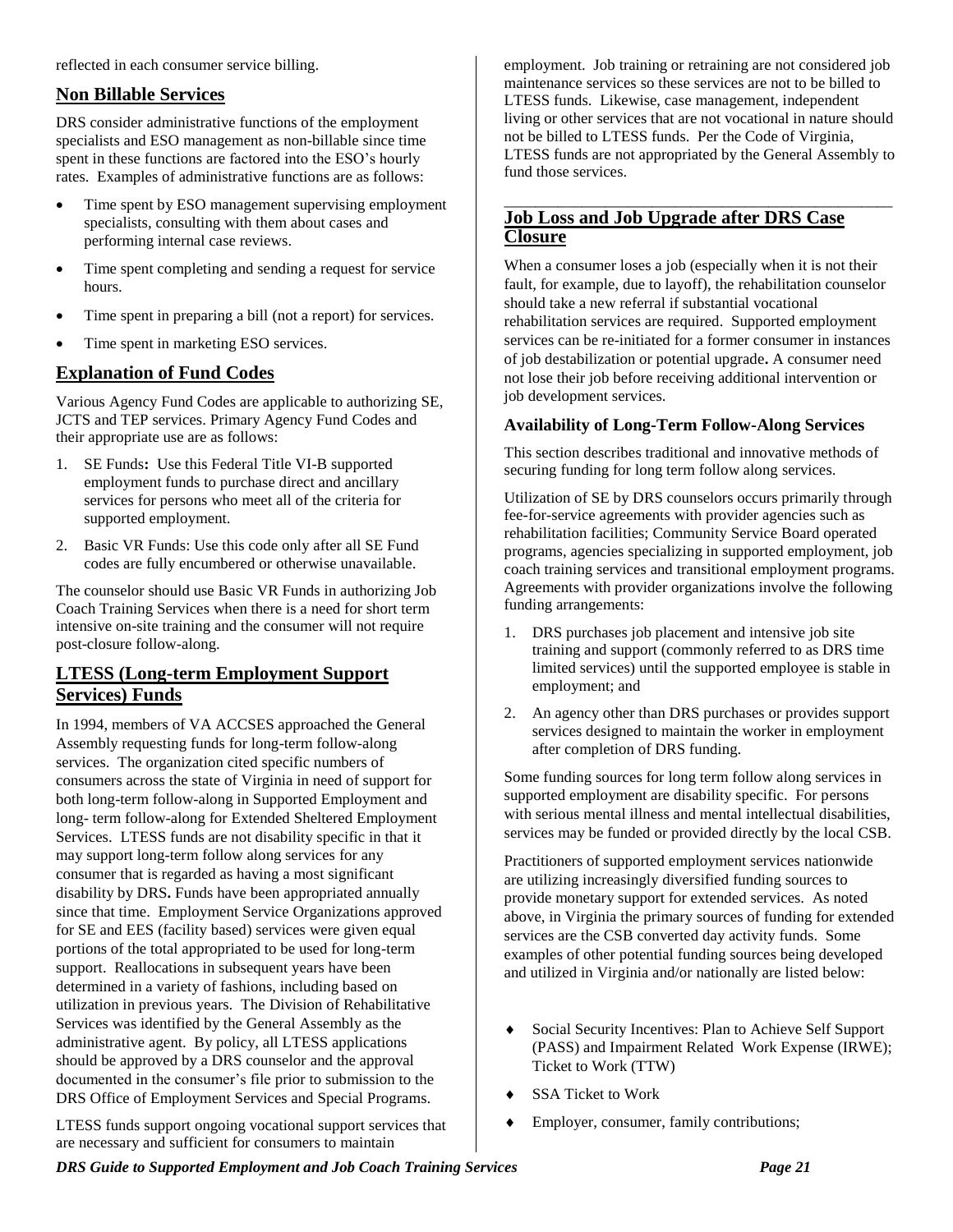- Provider/facility (ex: production or donated goods revenues);
- Local public funds;
- Private Insurance carrier reimbursement;
- General State revenues;
- Charitable/Foundation funds (i.e., United Way).

Natural supports are a rapidly developing strategy for increasing consumer involvement and inclusion. Pilot studies

are also demonstrating cost reduction. This cost reduction increases the longer the person remains employed.

Natural supports occur when individuals other than the job coach (for example, co-workers, supervisors, parents, bus drivers, or significant others) provide needed and appropriate supports. The employment specialist often interacts in more of a consultant role by teaching others appropriate and sensitive intervention, support functions, and monitoring those supports.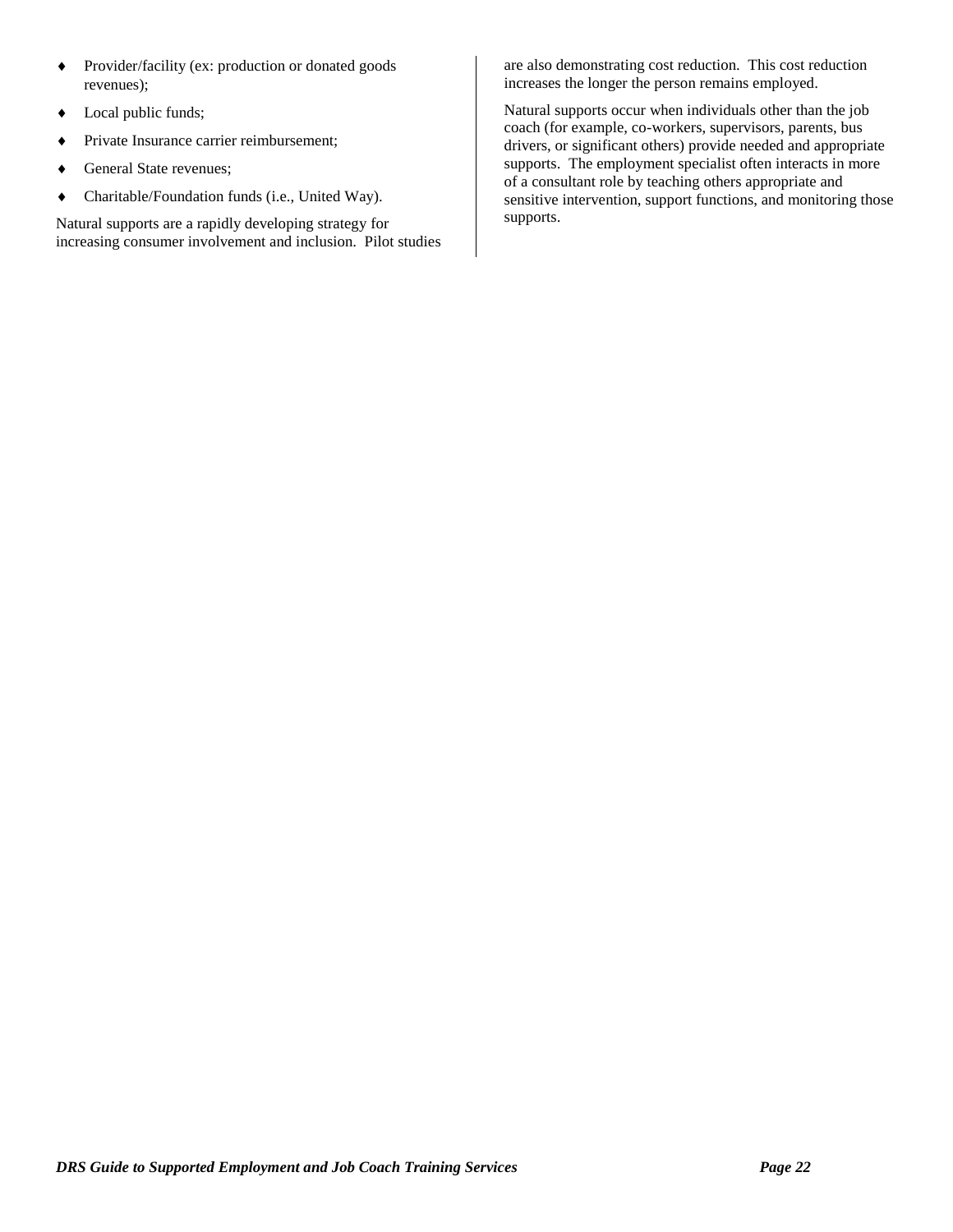# *PART V SOCIAL SECURITY WORK INCENTIVES AND SUPPORTED EMPLOYMENT*

#### **Program Description (For 2015)**

For the purpose of this information, it will be assumed that the reader has the basic knowledge of the Social Security Administration (SSA) disability benefit programs and their respective eligibility and continuing eligibility requirements. For a more complete description of SSA eligibility requirements, see the SSA publications: *Understanding SSI***,** *A Guide to SSI for Groups and Organizations, Disability* and the *Red Book on Employment Support***.** Also, information may be obtained at "the work site" at [www.ssa.gov/work](http://www.ssa.gov/work) and the Red Book site at [www.ssa.gov](http://www.ssa.gove/) by looking under "Disability" then "Publications." Please review the information contained in the Red Book regarding Subsidy, Impairment Related Work Expenses, Earned Income and General Income Exclusions, 1619 (a), 1619 (b), and PASS procedures for complete and thorough explanations of those incentives. This chapter is meant to serve as a guide, not as definitive explanations.

Earning a wage will impact beneficiaries of the Title II Programs: Social Security Disability Insurance (SSDI) or and Childhood Disability Benefits (CDB) and recipients of the Title XVI Program-Supplemental Security Income (SSI) - differently. It is suggested that any person wishing to assist themselves or others be familiar with the basic effects and rules of earned and/or unearned income on the benefits of these programs and how these programs overlap for individuals who are, or can become, eligible for both. It is also suggested that you work with the individual's Social Security Employment Support Representative or a claims representative whenever rendering advice on SSA regulations to validate that advice. The following are definitions of the Social Security disability programs.

- SSDI/CDB are entitlement programs for individuals who have either worked for enough time paying Social Security taxes or who receive a benefit from their parent/legal guardian who paid Social Security taxes.
- CDB is a benefit received by an individual who became disabled before age 22 and who has a parent/step-parent who earned SSA benefits who is now deceased, retired, or disabled. Individuals must meet earned income and disability tests for eligibility and continuing eligibility. SSDI and CDB will be referred to as SSDI in this text.
- SSI is a program based on financial need and disability. Individuals must meet disability, earned and unearned income and resource tests for eligibility. For continuing eligibility individuals must continue to meet disability, unearned income and

resource tests. Earned income, however, may go above the initial eligibility level and the individual may continue eligibility.

- Medicare is associated with SSDI and is administered by SSA.
- Medicaid is associated with SSI and, in Virginia, is administered by Social Services.
- The SSDI benefit amount is determined by the extent and frequency of past earned income on which Social Security taxes were paid, sometimes referred to as FICA tax**.** The more one earns (or was earned by the person through whom a person qualifies), the higher the monthly benefit amount.
- The maximum SSI amount for which an individual or couple qualifies is called the Federal Benefit Rate (FBR). The maximum FBR depends on the individual's marital status and living arrangements. The SSI benefit check amount is based on the individual/couple FBR which is reduced by the amount of his/her countable income.

## **Work Incentives**

People currently receiving Social Security Disability Insurance (SSDI) and/or Supplemental Security Income (SSI) have various work incentives that are designed to assist them in obtaining or returning to gainful employment. These work incentives are complex and can overlap, depending on the individual, their needs, and/or their occupational goal.

The following outlines the utilization of work incentives for those individuals who choose to work and earn income. Again, the practitioner must have a thorough understanding of the effects of work on SSDI and SSI, and of the continuing eligibility criteria for each of these programs.This information must be validated through the individual's SSDI/SSI Employment Support or claims representative(s) and fully communicated to the individual and family members prior to placement and prior to using the work incentives.

All information given is assuming that the individual receiving SSDI and/or SSI has not medically recovered and would meet and continue to meet all eligibility guidelines for the program under which that work incentive falls (SSDI/SSI).

## **Social Security Disability Insurance**

If an individual who has received only Social Security Disability Insurance (SSDI) for more than one year goes to work the following applies.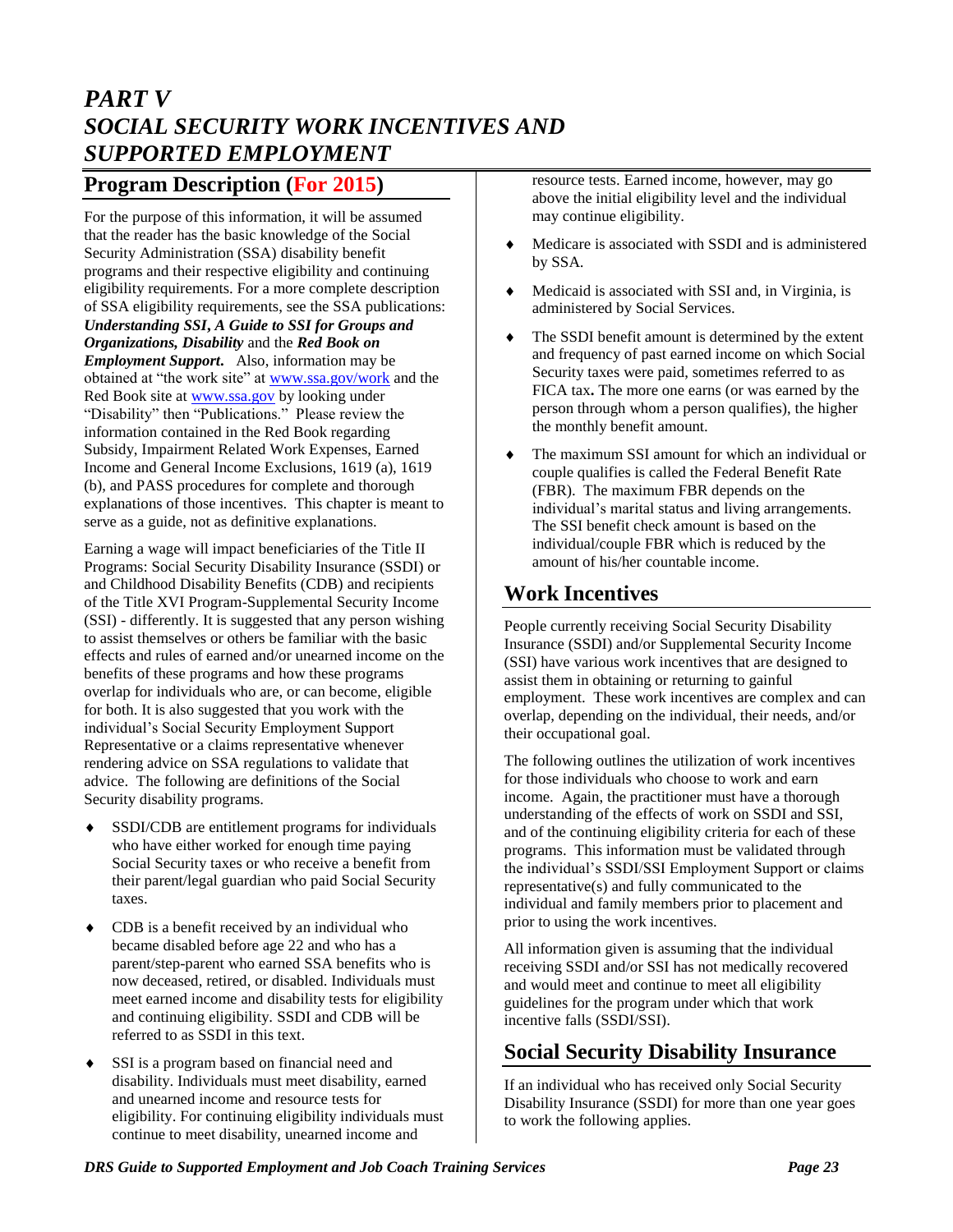#### **Trial Work Period (SSDI)**

When the individual becomes SSDI eligible the beneficiary begins a Trial Work Period (TWP). Technically this is not of concern until the individual begins paid work. This period consists of nine months (not necessarily consecutive) during which there is no limit on the amount of earned income and therefore benefits continue.

For every month earned income exceeds \$780 (for the year 2015) or you work more than 80 self-employed hours in a month, a TWP month is counted. You continue counting these TWP months until the individual has worked for nine months earning over \$780/month (within a 60-month period of time). For example, you locate a position for an individual entering data onto a computer. He works five months earning \$800 per month (this amount is more than \$780 and therefore each month is counted as a TWP month). For the next three months contract work is low, hours for new workers are reduced, and he earns \$195 per month (these are not TWP months).

The workload increases and for the next four months he earns \$900 per month (these are TWP months). He has completed his TWP with nine months of earned income over \$780/month within any 60-month period of time. He received his SSDI check for the entire 12 months he was in the TWP. Work incentives are not applicable during the trial work period**.**

#### **Grace Period**

The grace period begins upon completion of the TWP in the first month where an individual earns more than substantial gainful activity. The grace period is completed when a person earns more than gainful activity for three months (not necessarily consecutive) following the TWP. The individual is entitled to their SSDI for these three additional months following the TWP regardless of earnings.

#### **Extended Period of Eligibility (SSDI)**

After an individual has used his TWP, the next month he enters the Extended Period of Eligibility (EPE). The EPE lasts for a minimum of 36 months. During this time an individual may have a benefit cessation which is based on a minimum of three months of earned income averaging over Substantial Gainful Activity (SGA), in 2015 usually over \$1,090 per month for individuals with disabilities other than blind. (SGA for SSDI beneficiaries who are blind is \$1,820.)

Once a benefit cessation has occurred during the EPE, an individual will qualify to receive SSDI benefits only in months where earned income is below SGA. Reporting earnings and applying work incentives is mandatory to avoid over/under payments during this time and this reporting should be in writing with copies kept.

When reported earnings fluctuate between over and under SGA the individual should receive the benefit for the

months under SGA and not receive it for the months over. The end of the EPE is determined by the individual's earned income and use of work incentives and may last longer than the minimum of 36 months (this is a brief explanation). If an individual has had an SGA cessation and is earning over SGA the 36th month, then he/she would be terminated from SSDI eligibility the 37th month if earning over SGA. Medicare continues through EPE periods. Medicare coverage will last at least 93 months after the Trial Work Period ends.

# **Subsidy (SSDI)**

A work incentive, which has direct ties to supported employment, is subsidy. Additional training, support, or supervision supplied to an individual by the job coach, a volunteer, or employer that is above and beyond that supplied to an employee in a similar position without a disability is a subsidy.

A subsidy is calculated by the additional time in hours per month these "extras" are given multiplied by the wage of the supported employee. This amount is not counted in the SGA determination. A subsidy may enable an individual to become eligible for SSDI (not working or working but earning less than SGA).

Many supported employees have unnecessarily lost their SSDI benefits because subsidy was not claimed or verified by the job coach or employer.

There are other subsidies where employers may incur additional expenses in supporting an individual on a job through providing supervision or services, allowing a slower rate of speed or fewer duties, and/or purchasing items to accommodate the individual.

#### **Impairment Related Work Expenses (IRWE) for the SSDI Beneficiary**

Like subsidy, Impairment Related Work Expenses (IRWE) can be used in the SGA determination that may enable an individual to remain in the EPE and avoid a premature SSDI eligibility termination. Impairment Related Work Expenses are expenses incurred by the individual with a listed disability that enable him to work. They must be paid by the individual in a month in which he is working and not be reimbursed by any other source. IRWEs are frequently used when an individual needs to purchase SE extended services.

For the SSDI beneficiary, paying for some of his own SE services out of his earnings may enable him to continue to receive his benefit. His SSDI benefit amount does not change; he either receives it all or does not receive any.

Reporting and documentation for proof of IRWE payment must be provided to SSA in writing with a record kept of the report being sent. Agencies need to establish policies for cost-sharing or other methods to fund services and billing/collection procedures to enable individuals to have a stake in ownership of services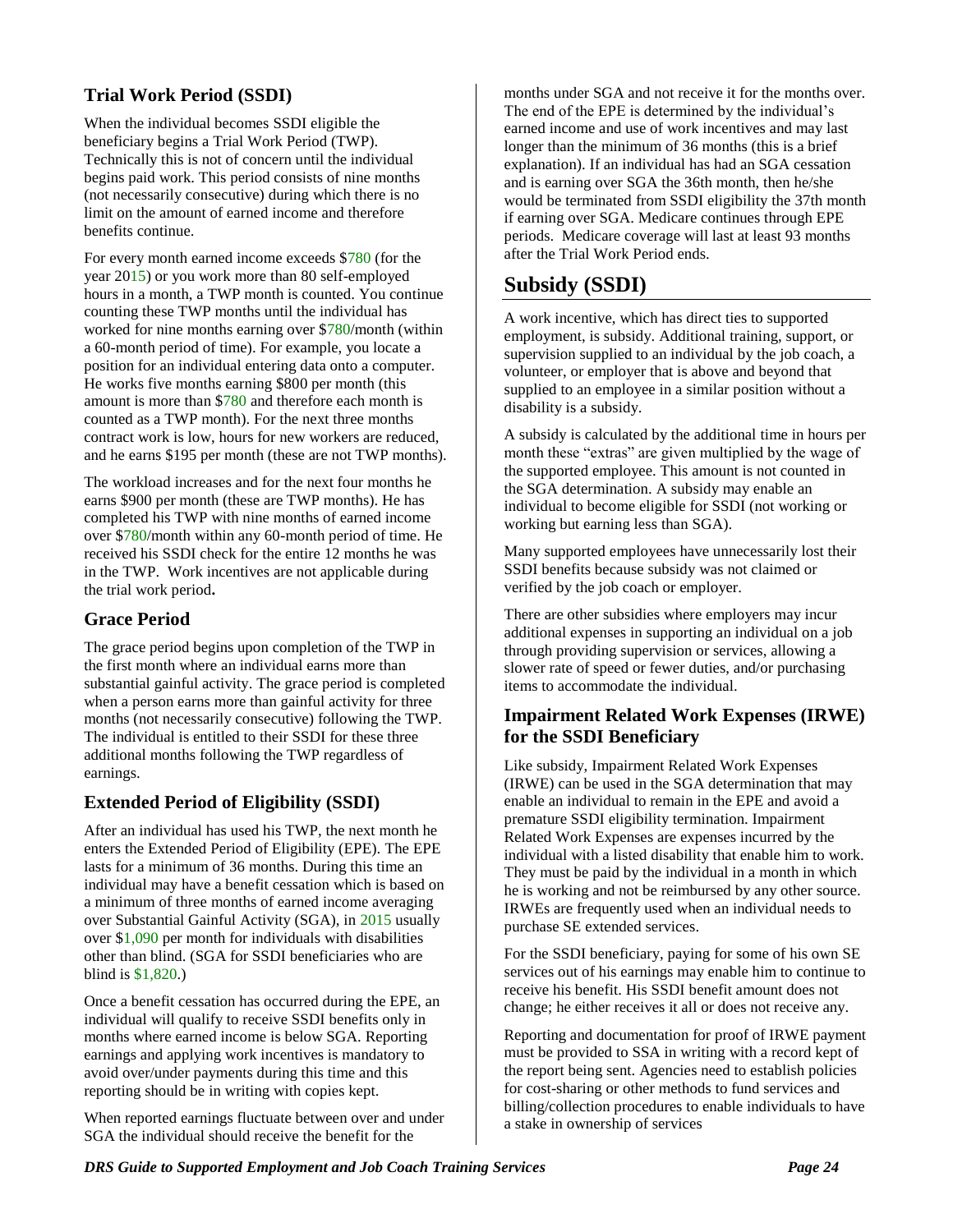Additional IRWE examples frequently used are payments for special transportation for individuals who cannot drive or use public transportation; medications required to control or alleviate a disabling condition; or payments for assistive technology devices. The SSA publication Red Book on Work Incentives contains an extensive section on various items and services that are/are not deductible as IRWEs.

# **Supplemental Security Income (SSI) Work Incentives**

Unlike the SSDI Program (where the working individual receives all or none of the SSDI benefit amount depending on earned income), in the Supplemental Security Income (SSI) Program, the SSI benefit amount is calculated on a formula through which a person's SSI is (usually) gradually reduced or increased in accordance with decreases and increases in other income.

Each year the Federal Benefit Rate (FBR) is established January 1, which is the maximum amount the individual/eligible couple may receive in their benefit. The maximum SSI amount is determined by the individual's marital status and living arrangements. To remain eligible for any work incentive program, the individual must remain eligible in all ways for the SSA program under which those work incentives fall. SSI individuals who later qualify for CDB or SSDI may lose SSI eligibility entirely if they qualify for this and/or another unearned income benefit which is at an amount too high for eligibility. (SSI recipients with a parent (or a second parent) approaching retirement or who become disabled or deceased, need to be aware of this.) The following applies:

#### **Earned Income and General Exclusions (SSI)**

For individuals with no unearned income, the first \$85/month of earned income does not reduce their SSI benefit amount. If an individual has unearned income such as SSDI, the first \$20 of unearned income is excluded and the first \$65 of the earned income is excluded. The earned income remaining after the earned income exclusion is subtracted is divided by two, thus for every \$2 earned by the SSI recipient, the benefit amount is reduced by \$1.

The balance of the countable earned income and/or unearned income after exclusion(s) is then subtracted from the individual's FBR to determine the SSI benefit amount. An individual's SSI benefit amount may fluctuate from zero up to the Federal Benefit Rate for which they qualify. Reporting of earned and unearned income to the SSI claims representative is necessary to avoid over or under payments. (For persons who also have SSDI, a report must also be made to that claims representative.)

**1619(b) (SSI)**

1619(b) is an important link to the SSI system. If your SSI cash benefits were to stop due to your earned income (wages) or a combination of earned and unearned income, you will still be considered an SSI recipient as long as you would otherwise be eligible for benefits if not for your income. Usually, SSI benefit eligibility will terminate if you do not receive a cash payment within a twelve (12 ) month period. Because you would be otherwise eligible for benefits if not for your income, your cash benefits can be reinstated without a new application if your income falls below SSI levels. In addition, 1619(b) will protect your Medicaid eligibility even if you are not eligible for a cash benefit. You must meet the following criteria to qualify for 1619(b).

1) Still have a disability

2) Need the coverage to pay expenses that allow you to work

3) Accumulate no more than \$2000 in resources

4) Earn less than \$34,543 gross per calendar year (2015 figure). Some people can still qualify using an individualized threshold if they have high medical expenses

5) Have been eligible for SSI cash benefits for at least one month

Eligibility for 1619(b) must be screened and approved by the Social Security Administration (SSA) and the Department of Social Services (DSS).

#### **Subsidy (SSI)**

Subsidy applies to the SSI program only in assisting in establishing initial eligibility- working but earning less than Substantial Gainful Activity (SGA) for individuals with disabilities other than blind. (SGA does not apply to SSI individuals who are blind.) Subsidy is determined for SSI in assisting with eligibility in the same manner as for SSDI.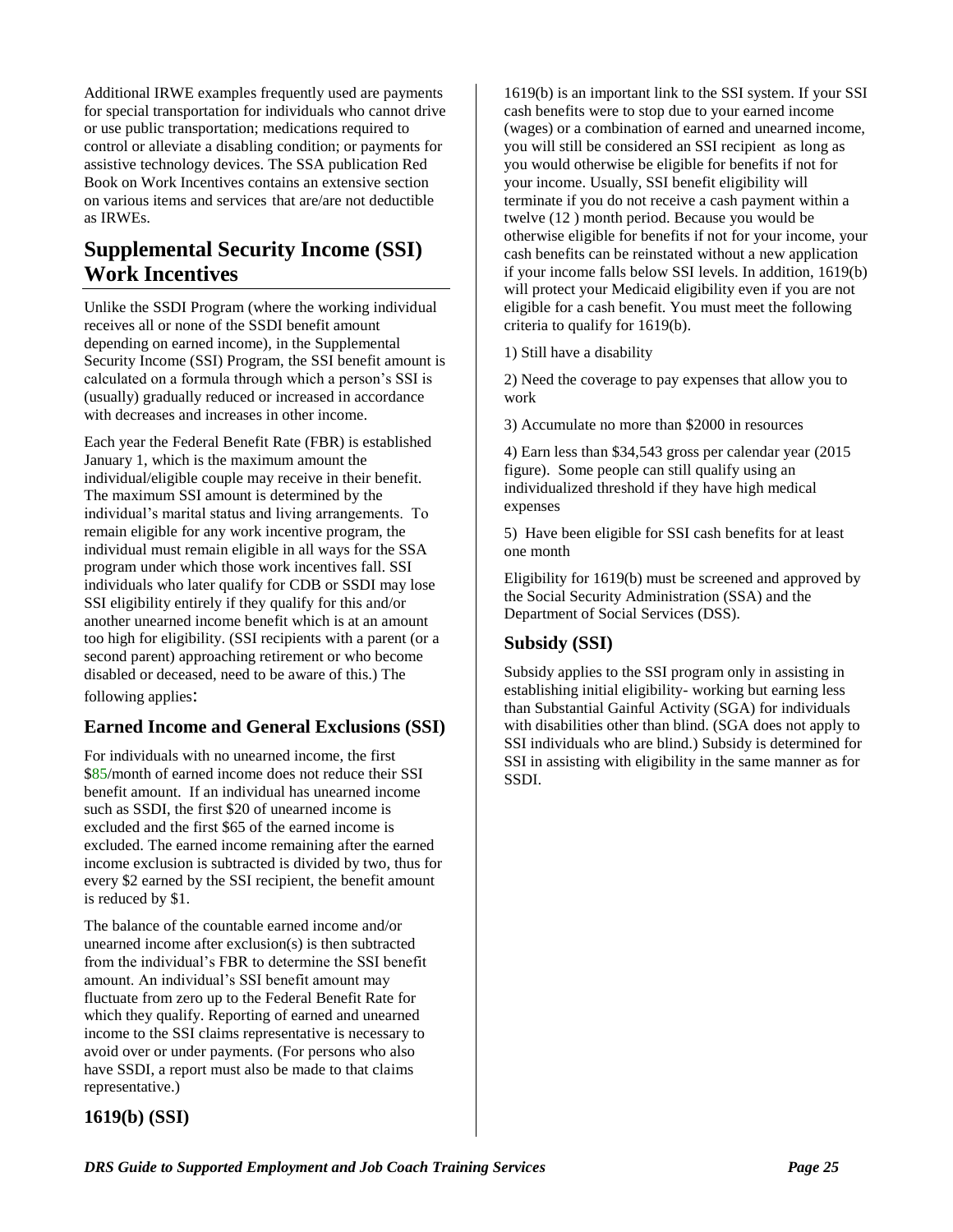#### **Impairment Related Work Expenses (IRWE) for SSI Recipients**

The definition of Impairment Related Work Expenses (IRWE) for SSI is the same as for SSDI. The difference is in the effect its use has on the SSI benefit amount because of the manner in which the SSI benefit is calculated. The amount of the IRWE is excluded from earned income only, after the exclusion(s) are subtracted and before the balance of earned income is divided by half.

In effect, the individual's SSI benefit amount can be increased by up to 50 percent of the cost of the IRWE up to the individual's FBR — the net effect of an up to 50 percent reimbursement of these costs by SSI.

IRWE expenses must be reported and documentation of payment must be provided to SSA. IRWEs are not timelimited and may be used as long as required by the individual because of his/her disability to maintain employment.

#### **Plan for Achieving Self Support (PASS) (SSI)**

The Plan for Achieving Self Support (PASS) (or more self-support) is a work incentive that is exclusively associated with SSI. Individuals must be eligible for SSI (excluding the resources and income to be put in the PASS). However, an individual that receives SSDI may become eligible for SSI through the use of a PASS. The recipient should discuss this with their SSA Employment Support Representative. Subsidies and IRWEs may assist in meeting the earned income eligibility requirements for SSI. The PASS is a way for an SSI recipient to achieve an occupational goal that requires money for services or items. PASS plans must be written and formally submitted to and approved by SSA before they can be used. SSA's goal for a PASS is to encourage the recipient to become less dependent on SSI benefits.

An individual may write a PASS for a vocational evaluation or situational assessment to determine a feasible occupational goal. They may be written to pay for educational expenses, occupational behavioral intervention training, training of independent living skills required in the work environment, uniforms, items, and/or equipment required to meet an occupational goal**.** PASS plans can also now be written, in some cases, to assist an individual in maintaining employment where their position would be in jeopardy without this assistance. Some examples of occupational goals for PASS to pay for Supported Employment would be:

- To become a computer data entry operator achieving a speed of 60 WPM with 100 percent accuracy;
- To become a kitchen utility worker to a level of independence which requires no more than five hours of SE support per month; or
- To become the owner/operator of a small business in country crafts to the level of \$1,000 profit per month.

It is important to remember that once the occupational goal is achieved then the PASS is terminated. Therefore, it is always important to include a goal of anticipated achievement/independence to be reached prior to the conclusion of the PASS. The PASS is time limited and must be related to helping the individual achieve a specific occupational goal.

In the SSI calculation, an SSI pre-approved PASS amount of earned and/or unearned income is excluded when determining the SSI benefit amount. (Resource amounts to be included are a separate calculation for SSI eligibility, however, are written into the PASS formal plan as planned expenditures.) A PASS can be set up to save or use money monthly to purchase something outright, and to make monthly installment payments, and/or to pay off a loan.

PASS plans are very flexible and can pay for almost anything related to an occupational goal. Remember:

- 1. A PASS candidate must have resources or source(s) of income other than SSI. He cannot use SSI money in a PASS.
- 2. A PASS candidate must receive or be eligible to receive SSI [Unearned income or resources used in a PASS or IRWE expenses (included in the working individual's PASS and/or excluded from earned income) or Subsidies may enable the recipient to become eligible for SSI].
- 3. A PASS (unless also meeting the definition of an IRWE) does not change SGA earned income guidelines associated with SSDI for persons on SSI/SSDI.
- 4. A PASS does not change income and resource guidelines associated with SSI, other than excluding money designated for the PASS, only during the term of the PASS. (If unearned income is too high at the end of the PASS or if resources designated are not used during the PASS so that the person is above the resource limit at the conclusion of the PASS then the person will no longer be eligible for SSI/Medicaid.)
- 5. A PASS can only be used to achieve a specific occupational goal that must be realistic and clearly stated in measurable terms that determine when the goal is met. Payment for more than one item or service can be written into a PASS.
- 6. A PASS is a time-limited work incentive and must be written for a specific time frame. It must be approved by the SSA and will be periodically monitored.
- 7. Receipts or proof of payment will need to be available to the individual's SSI claims representative(s) as required. Work incentives must be monitored. SSA strongly recommends that, especially in cases where amounts are saved toward an occupational goal, PASS monies be maintained in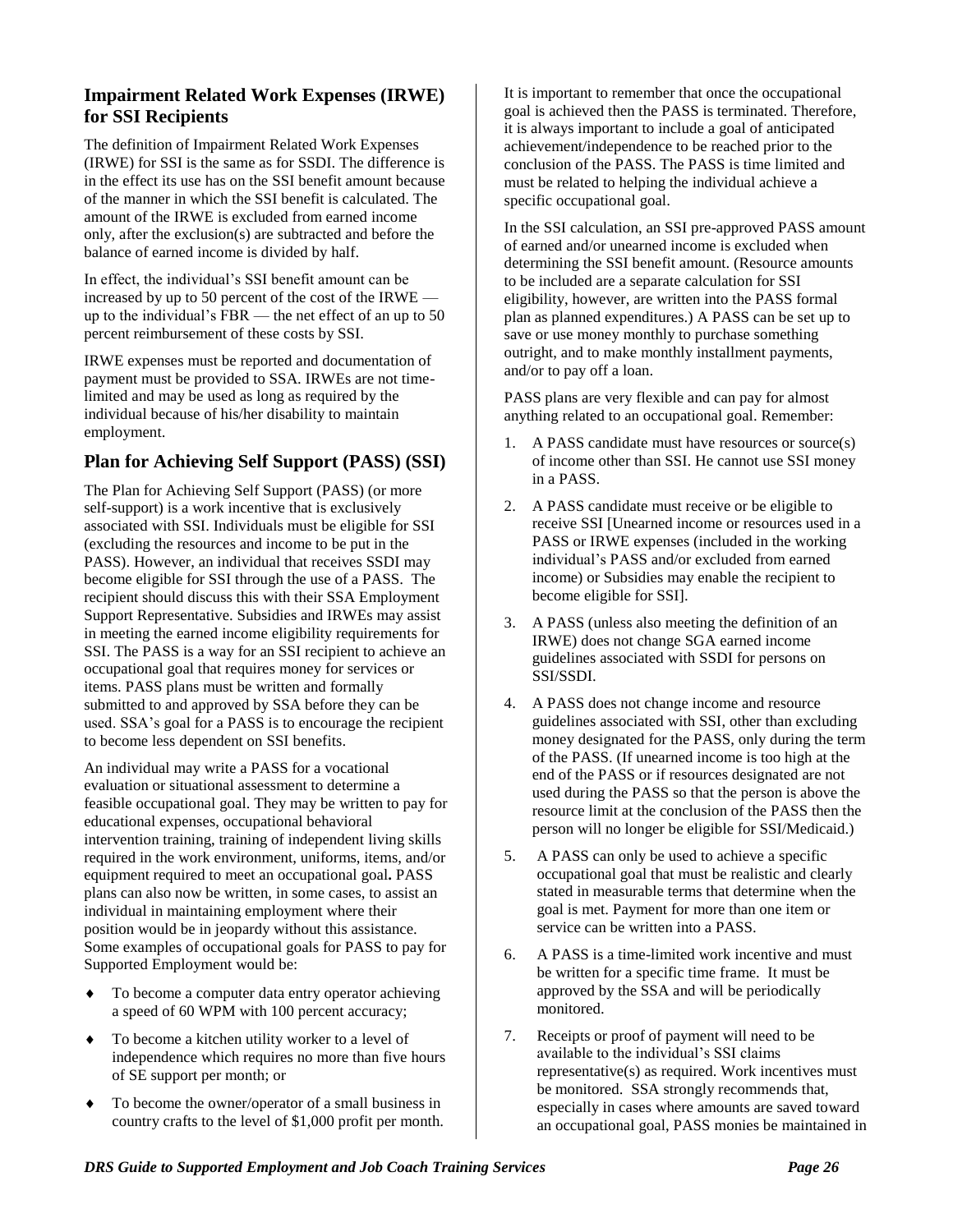a separate bank account that is used only for PASS savings and withdrawals for PASS payments.

#### **PASS and IRWE**

PASS and IRWE are not necessarily mutually exclusive. As denoted in the PASS example, some expenditures could be considered under both programs, i.e., paying for an employment specialist toward achieving an occupational goal. In the PASS example, the expense was used as an IRWE for the SSDI-SGA test and in the SSI calculation as a PASS, for full reimbursement of expenses. In paying for SE to achieve an occupational goal**,** a PASS could be used for a specific time frame**.** At the conclusion of the PASS the expense of SE could be used as an IRWE in the SSI calculation in some cases (a person with SSDI above the unearned income break-even point will not remain SSI eligible at the end of the PASS).

Other expenses would only qualify for a PASS or an IRWE. The purchase of a car to use in transportation to achieve the goal of: "To become a Kitchen Utility Worker at the level of performance of 100 percent of all essential job functions" would only qualify as a PASS because it is not "impairment related." The car modification expenses of installing hand controls for an individual who is an accountant and because of injury is now unable to use his legs would only qualify as an IRWE because the individual has already achieved his occupational goal: accountant. When either PASS or IRWE could be used for SSI recipients, it is usually in the individual's financial interest to use the PASS time limit first, followed by the IRWE.

#### **PASS, IRWE, and Supported Employment**

An individual may be found ineligible for rehabilitation services due to not requiring or being able to benefit from services. If the individual or family members feel that he/she should be eligible for rehabilitation services and supported employment then a PASS may be used for a supplemental vocational evaluation. It could include situational assessments, and/or assistive technology assessments toward establishing a feasible occupational goal. These assessments may provide evidence of vocational potential, thus qualifying the individual for rehabilitation services.

Using State or Federal dollars for SE services requires that before Rehabilitation SE services can be initiated, available extended services must be identified. An individual may be found eligible for rehabilitation services, however, may be informed that these services cannot be initiated because an extended service provider cannot be identified.

The rehabilitation counselor will then work to determine an extended service provider. However the individual may not qualify for community or other service provision or may be eligible for community or other services, which have a waiting list for SE service provision. The individual/SSA named payee may elect to identify the use

of a PASS or IRWE for method of payment for extended services. In the Individual's Plan for Employment, the rehabilitation counselor would document the PASS and/or IRWE amount as the resource for services, delineate the services, and name the provider of those services and monitoring provisions to be used to account for progress and achievement of the occupational objective. The rehabilitation counselor would then be able to provide the initial funding of SE services.

PASS and IRWEs may also be used in a variety of ways in conjunction with supported employment to provide related services or access related needs. Both work incentives may be utilized to pay for services such as copayment or full payment of extended SE services, special transportation, assistive technology required on the job or in getting ready for work, personal care services required on the job or in getting ready for work, and etc.

Someone with SSDI above the unearned income breakeven point can develop a PASS plan to pay for a vocational evaluation and/or situational assessment to determine an occupational goal and later develop another PASS to achieve an occupational goal through SE services. The PASS could exclude SSDI, making the recipient eligible for SSI during the term of the PASS. The second PASS could also exclude earned income, making the recipient eligible for a higher SSI benefit up to their Federal Benefit Rate during the term of the PASS. The cost of SE services is used to bring earnings below SGA for continued SSDI benefits (costs of vocational evaluation and situational assessments are not IRWEs as the individual is not working during the assessments).

Once working, an individual may earn money exceeding SGA, if this occurs before the PASS has ended, the individual may lose their SSDI benefit. This may allow him/her to maintain SSI eligibility at the end of the PASS (if earnings exceed SGA after the extended services costs and subsidies are subtracted from the gross earned income). With SSI eligibility maintained at the end of the second PASS, the individual may be eligible for 1619(b) extended Medicaid coverage if earnings reach the earned income break-even point. This is often desirable because of the SSI program flexibility for the individual to achieve higher earned income up to the state threshold amount enabling him/her to maintain SSI and Medicaid.

Using the same example, but with the individual using an IRWE to pay for his own extended services is another creative solution. However this will only work after the individual has lost his SSDI benefit. An IRWE would not enable an individual with an SSDI benefit higher than the unearned income break-even point to maintain SSI. The IRWE can be used for SSI purposes when the PASS is complete. Monies spent on paying for the IRWE, extended services could be excluded from the earned income in the SSI calculation.

Remember that PASS can exclude earned or unearned income; whereas IRWE can only be used to exclude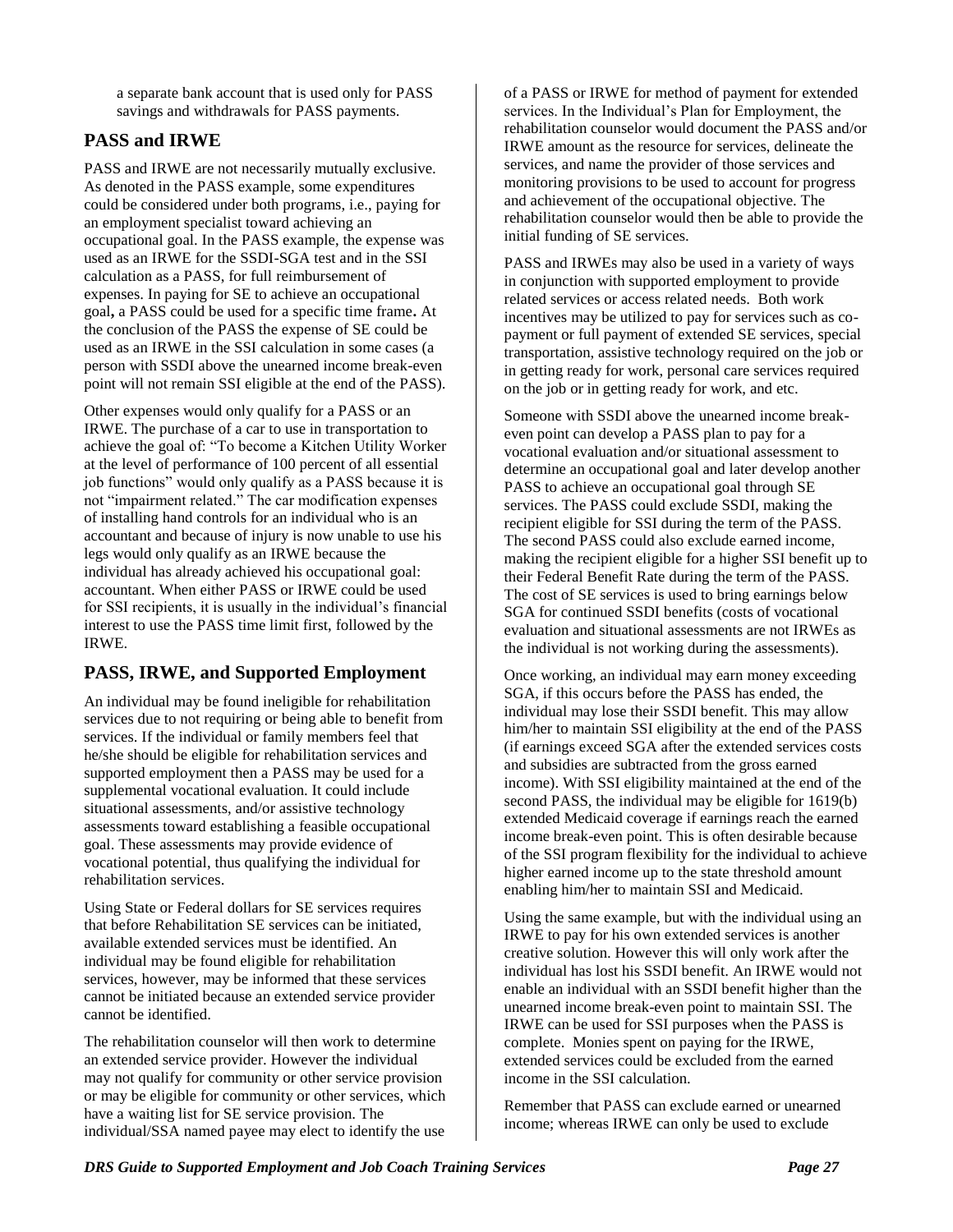earned income. Thus, as IRWE only effects earned income, and it cannot enable an individual with SSDI higher than the unearned income break-even point to maintain SSI eligibility.

Careful consideration should be used when planning the utilization of PASS and/or IRWE work incentives. There are many situations that can adversely affect the individual receiving SSI and/or SSDI disability benefits.

The general rule of thumb mandates that you consult with your local SSA office to determine applicability and feasibility, on a case by case basis. SSA will determine whether an item or service is an IRWE for that individual and will review and approve/disapprove/modify PASS plans for that individual. With knowledge and adequate record keeping/documentation, SSA work incentives can be an invaluable resource to individuals with disabilities and service providers.

It is imperative that the employer be notified that the SE service provider must be contacted when he/she receives a questionnaire from SSA as their supports need to be included on that report. It is also important that the job coach assist the employer in identifying the modifications or accommodations that he/she provides to the individual. A simple statement by the employer such as, "It takes Robert eight hours to perform the job that I could do in six." denotes an employer subsidy that he/she may never think to write on the earned income and/or work activity questionnaire.

Note: This is an in-brief explanation. For more specifics and clarifications, please see your local Social Security Administration Employment Support or Claims Representative regarding each individual case that you deem may be a possibility for a work incentive.

Adequate ability to report and keep records of expenditures for services/items purchased and earned/unearned income and ability to adequately respond to and keep records of SSA correspondence/inquires and documentation of your responses is mandatory. Thousands of individuals in supported employment unnecessarily or prematurely lose their benefits and/or are charged with overpayments and/or are underpaid. This is often due to lack of knowledge of the SSA disability benefit programs and work incentives to include subsidies, IRWEs and PASS and/or lack of reporting and documentation.

#### **Student Earned Income Exclusion**

The student earned income exclusion is for students who are on SSI that are working. Under the SEIE, Social Security will not count up to  $$1,780$  per month of the student's wages up to a maximum of  $$7,180$  per year. To qualify, the student must be under age 22, in college for at least eight hours a week, in grades 7-12 for 12 hours a week, or in a job training program for 15 hours a week.

#### **Medicaid Works**

Medicaid works is a Medicaid program administered by the local Departments of Social Services that allows individuals with disabilities to get or retain Medicaid coverage despite having higher income and resources than allowed under the "traditional" Medicaid program. In order to qualify for Medicaid works, the applicant must be disabled, working (or can prove when work will begin) and be between the ages of 16 and 65. For initial eligibility, a person cannot have an income higher than \$785 per month. Resources cannot exceed \$2,000 if single or \$3,000 per couple. Once eligibility in Medicaid works is approved, income limits increase to \$75,000 per year. Resources increase to \$34,543.

#### **Earned Income Tax Credit**

The Earned Income Tax Credit (EITC), can reduce the tax liability for the year for certain low-income individuals. The amount of money an individual can earn and still claim the credit varies depending on filing status and number of dependents. The number of dependents also determines the amount of the credit. The greater the number of dependents, the higher the credit is.

#### **Individual Development Accounts (IDA's)**

An IDA is a matched savings account that allows lowincome individuals to put earned income aside into a special account to save for the purchase of items that need. These could include starting a business, buying a home, and paying for education to name a few. For individuals who receive SSI, earned income put into the IDA will not count against their SSI. Because the IDA reduces the amount of money that Social Security counts, recipients of SSI will see their benefits increase. Money that is set aside into an IDA also does not count as resources for programs such as food stamps and Medicaid.